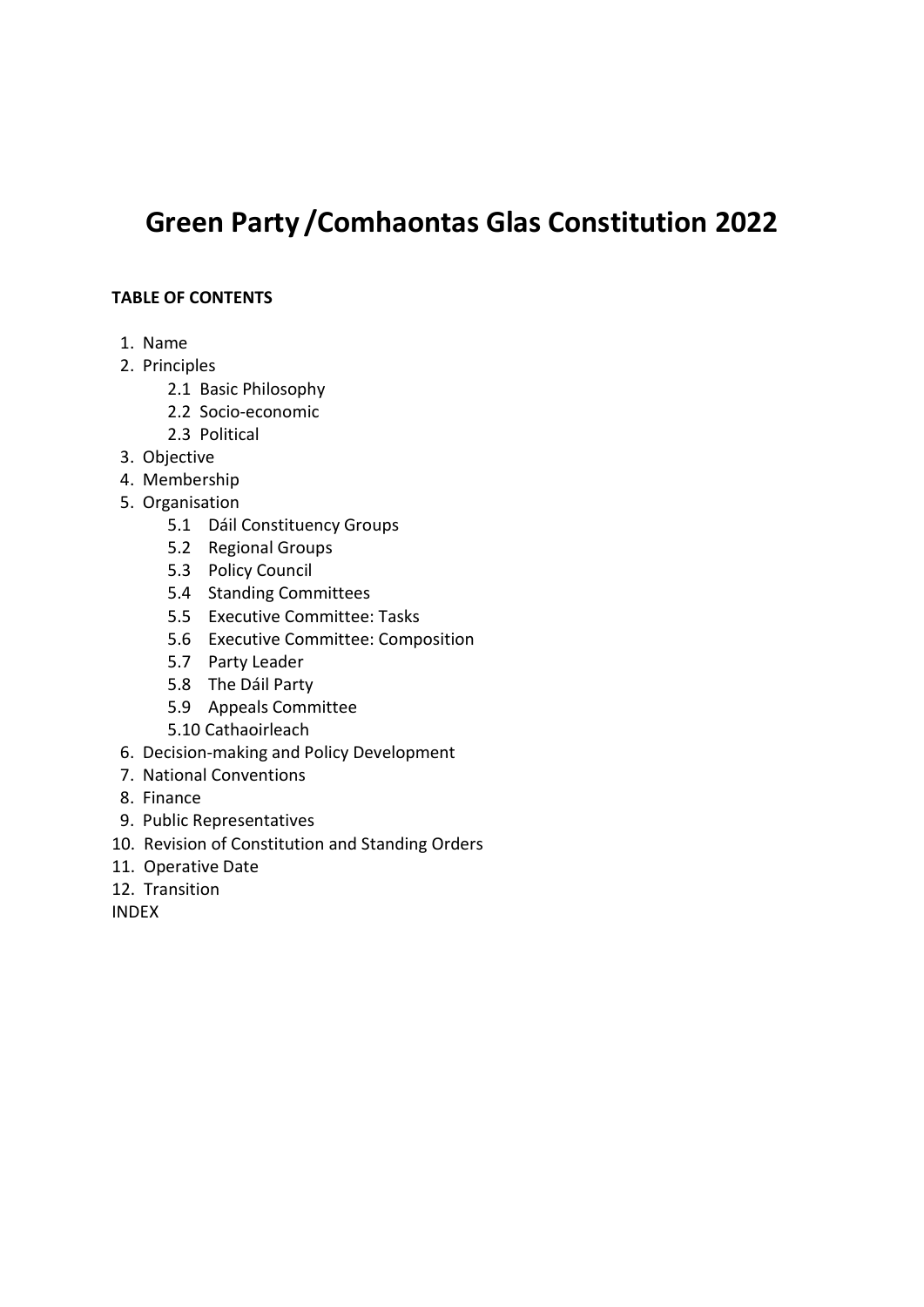# 1. NAME

The name shall be the Green Party / Comhaontas Glas hereinafter referred to as the Party.

#### 2. PRINCIPLES

In these principles we assert the interdependence of all life, and the role of the Green movement in establishing appropriate relationships in this web of interdependence. While respecting the human person, we recognise and celebrate our interdependence with other species. We oppose the destructive processes which are destroying our planet. We favour a balanced and sustainable system of production and utilisation of resources, keeping account of real costs. The task before us is to transform the vision of continued viable life on Earth into reality.

#### 2.1 Basic Philosophy

2.1.1 The impact of society on the environment should not be ecologically disruptive.

2.1.2 Conservation of resources is vital to a sustainable society.

2.1.3 We have the responsibility to pass the Earth on to our successors in a fit and healthy state.

#### 2.2 Socio-economic Principles

2.2.1 Unrestricted economic growth must be replaced by an ecologically and socially regulated economy.

2.2.2 The poverty of two thirds of the world's family demands a fair re-distribution of the world's resources.

2.2.3 Everyone must be enabled to take an equal and full share in all the responsibilities of life.

#### 2.3 Political Principles

2.3.1 All political, social and economic decisions should be taken at the lowest effective level.

2.3.2 Decisions should as far as possible be on the basis of consensus and respect for the rights of minorities.

2.3. Society should be guided by self-reliance and co-operation at all levels.

2.3.4 The need for world peace and justice overrides national and commercial interests.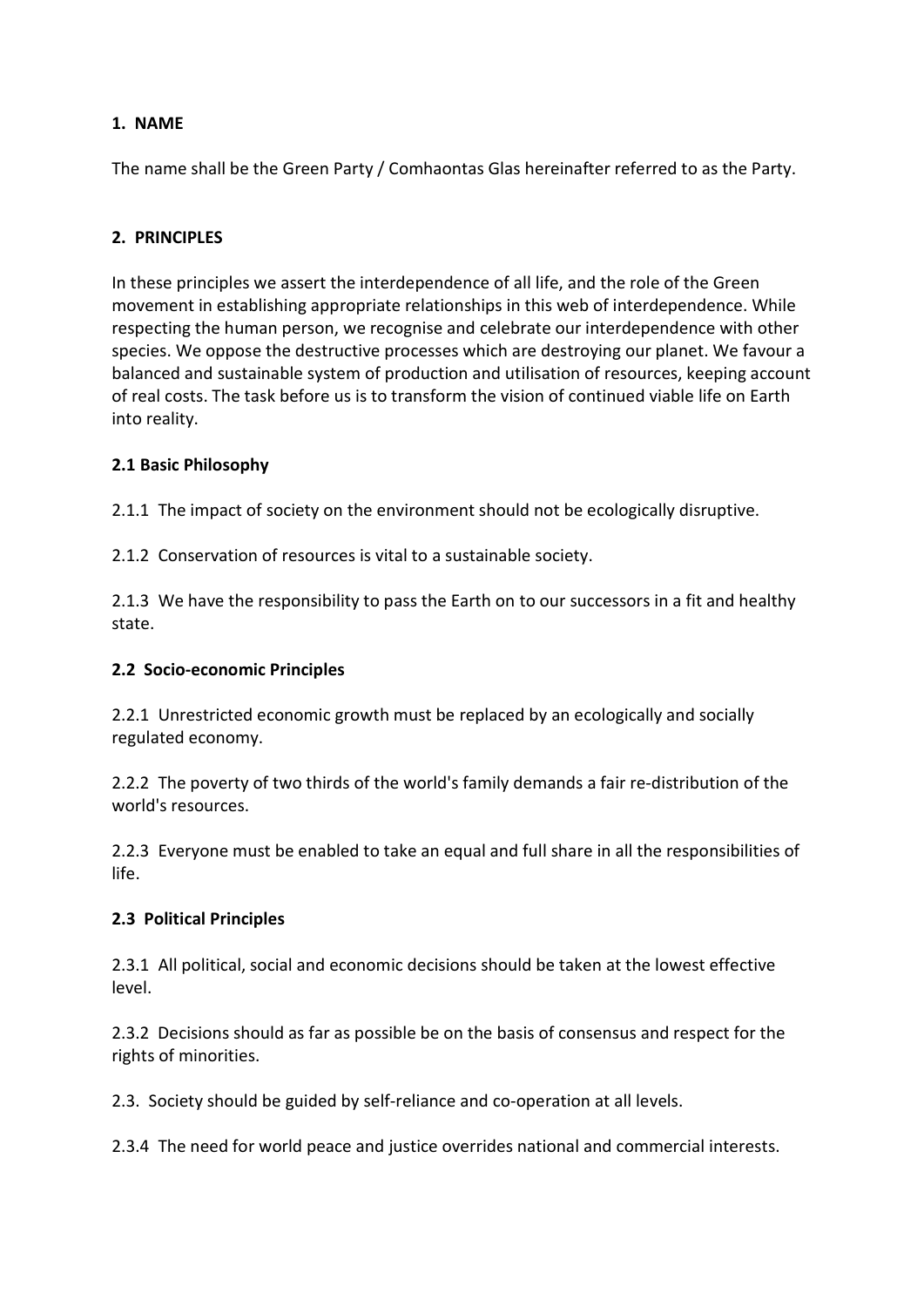2.3.5 There is no place for violence or threat of violence in the democratic political process.

#### 3. OBJECTIVE

The objective of the Party shall be to promote the Principles listed in Article 2, by means which shall include:

- (a) active participation in the political process, and
- (b) informing, educating and involving the public.

#### 4. MEMBERSHIP

The Party aims to enable the maximum number of persons possible, wishing to promote a sustainable society, to participate in the political process through its membership.

4.1 Membership of the Party is open to all persons over the age of sixteen years who:

(a) accept the Principles and Objectives of the Party as stated in this Constitution;

(b) are registered both nationally and with an appropriate Constituency Group of the Party, where this exists;

(c) are not members of any political party outside Ireland other than one which is acceptable to the Party, and are not members of any other political party in Ireland.

4.2 Rules regulating categories of membership and subscription rates shall be made by Policy Council.

4.3 The membership records maintained by the national Party will be regarded as the definitive list. The officials of Regional Groups and Constituency Groups will be entitled to full access to the national records of their members. The Party's elected representatives and nominees for selection as Party candidates will be entitled to full access to the records of the members in their constituency. Rights of access for other members of the Party will be covered by guidelines agreed by the Executive Committee.

4.4.1 Members shall normally be subject to a six month period of probation before being granted full membership and the right to vote. The membership application may be rejected by the EC at any time during the probationary period, or by the Executive Committee of the Green Party in Northern Ireland ("GPNI") where the membership application is made to the GPNI. Where the person is a member of a Constituency Group, the General Secretary, or a person designated by them, or in the case of the GPNI a person designated by the Executive Committee of the GPNI, shall in accordance with Rules and Procedures notify the appropriate Constituency Group in advance of the six-month period ending, and in the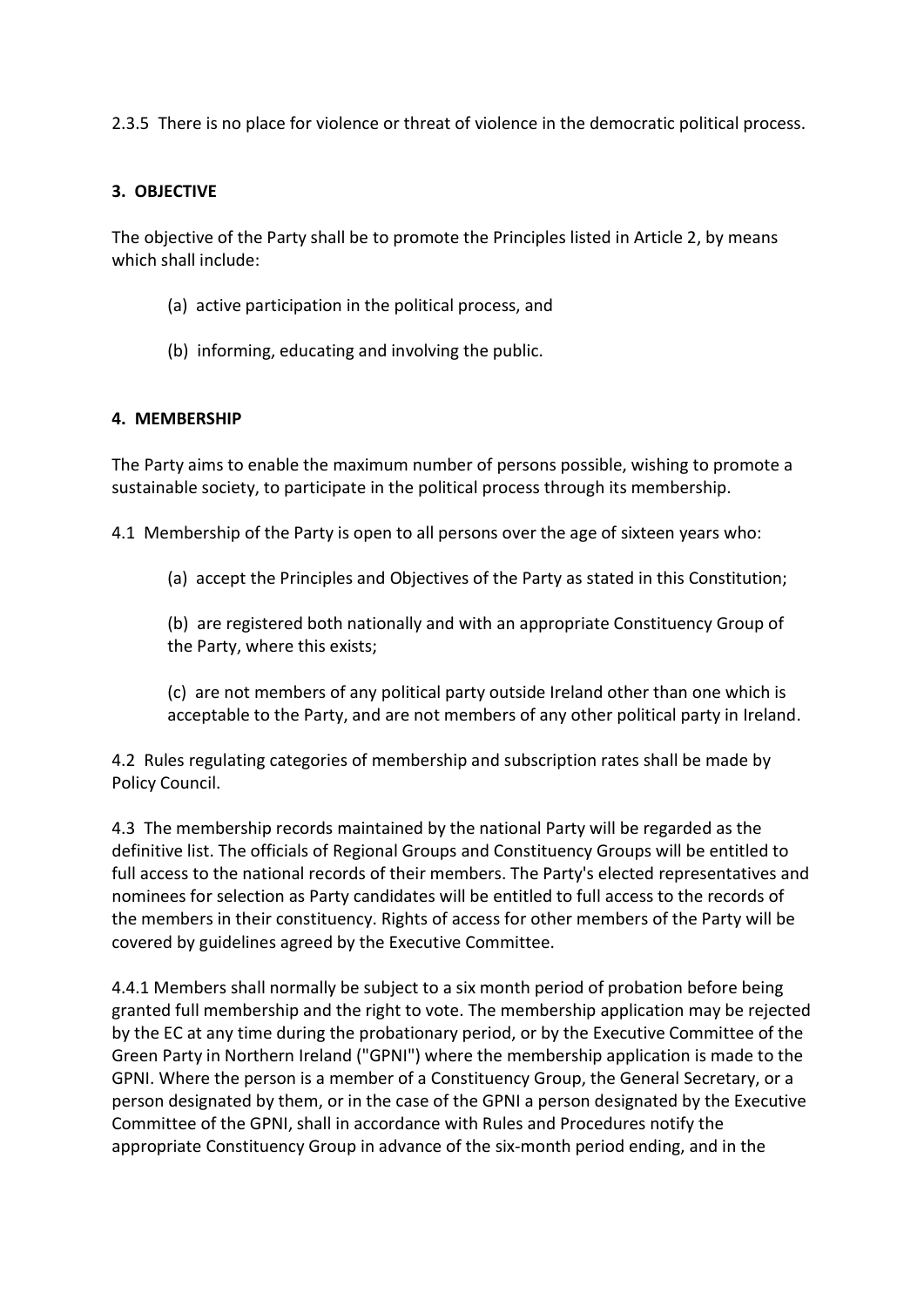absence of a reply that the Constituency Group does not wish the person to proceed to full membership, the member shall automatically full membership and the right to vote.

4.4.2 A person who wishes to be a full member of the Party does not have to serve a six month probationary period if the Executive Committee agrees to their immediate [full] membership. Application for waiver of this probationary period shall be made in writing to the Executive Committee by the DCG Secretary, or Regional Group Co-Ordinator, where no DCG exists, having been mandated to do so by the membership of that DCG or Regional Group which the person wishes to join.

4.5 The Executive Committee may expel, suspend for a specified period, deprive of office within the Party or issue an official warning to any ordinary member or officer of the Party who, in the opinion of the Executive Committee, has behaved or is behaving in a manner which has caused, or is likely to cause, harm to the Party.

4.5.1 Such disciplinary measures shall be by means of a Motion passed by the Executive Committee in accordance with rules of natural justice and with Rules and Procedures.

4.5.2 Every person expelled from the Party, suspended from membership or office in the Party, deprived of office or issued with an official warning shall have a right of appeal to the Appeals Committee in accordance with rules of natural justice, and with Rules and Procedures.

4.6 The Executive Committee may expel, suspend for a specified period or issue an official warning to a Constituency or Local Group which, in the opinion of the Executive Committee, has behaved or is behaving in a manner which has caused, or is likely to cause, harm to the Party.

4.6.1 Such disciplinary measures shall be by means of a Motion passed by the Executive Committee in accordance with rules of natural justice and with Rules and Procedures.

4.6.2 The Constituency or Local Group so expelled, suspended or warned, or any individual member thereof, shall have a right to appeal to the Appeals Committee in accordance with rules of natural justice and with Rules and Procedures.

4.7 Rules of natural justice shall be understood to imply:

(a) the right to be furnished with details of allegations made against a member or group within a reasonable time before a decision is taken;

(b) the right of a member or group to be heard in their own defence;

(c) the right to have the complaint and the defence heard by a sub-committee, appointed by the Executive Committee, from which parties to the complaint are excluded;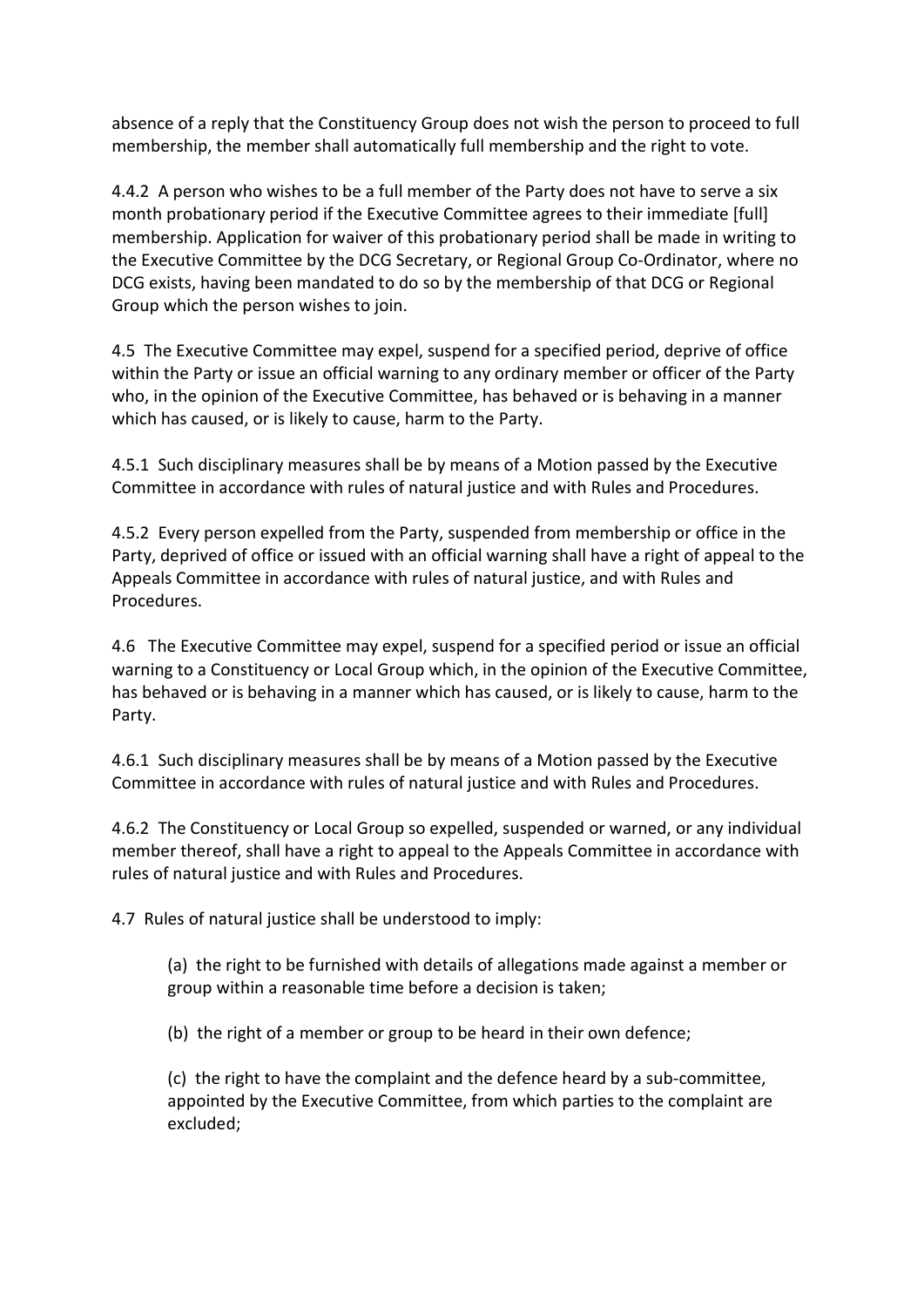(d) the right to be furnished with any documentation which may be proffered in evidence against the member or group at a hearing;

(e) the right to appeal the decision to an appeals body.

4.7.1 The Executive Committee of the GPNI will, instead of the EC, be entitled to exercise all powers set out in this Constitution in relation to disciplinary matters involving or concerning GPNI members, officers and groups, including but not limited to the powers set out in rules 4.5 and 4.6.

# 4.8 Young Greens / Óige Ghlas

The Young Greens / Óige Ghlas shall be the youth section of the Party including all student and youth groups that are affiliated to the Party in accordance with Section 4.9.

#### 4.9 Group Affiliation

Groups may become affiliated to the Green Party at the discretion of the Executive Committee. Each affiliated group must have a Party contact person, treasurer and chairperson. Affiliated groups should have at least 4 meetings per year and consist of not less than 4 members.

The affiliated group must hold an Annual General Meeting during which two people are appointed representatives from the group. These two 'representatives' must be over 16 years of age and must fill in forms declaring that they are not members of any other political party.

A minimum annual fee to be set by the Executive Committee will be required from each group seeking affiliation status. The two 'representatives' from each group will be eligible to vote at National Conventions and Conferences. One representative from each group will be entitled to vote at Policy Council.

There will be no minimum age for affiliated group members.

4.10 Mná Glasa. This group is to support women into elected office and leadership roles. All Green Party members are eligible to become members of Mná Glasa by opting into the group. The group is fronted by women but supported by all. It will operate, subject to its Rules and Procedures and officer board being recognised by the Executive Committee. It shall have the right to propose motions to Policy Council and Conventions on the same basis as constituency groups.

4.11.1 The most up to date version of this Constitution will be available on the Party website and from the Party office within one month of the Annual Convention.

4.11.2 Up to date Rules and Procedures documents and Standing Orders documents shall be available to all members. The manner in which these documents shall be available shall be outlined in a Rules and Procedures document.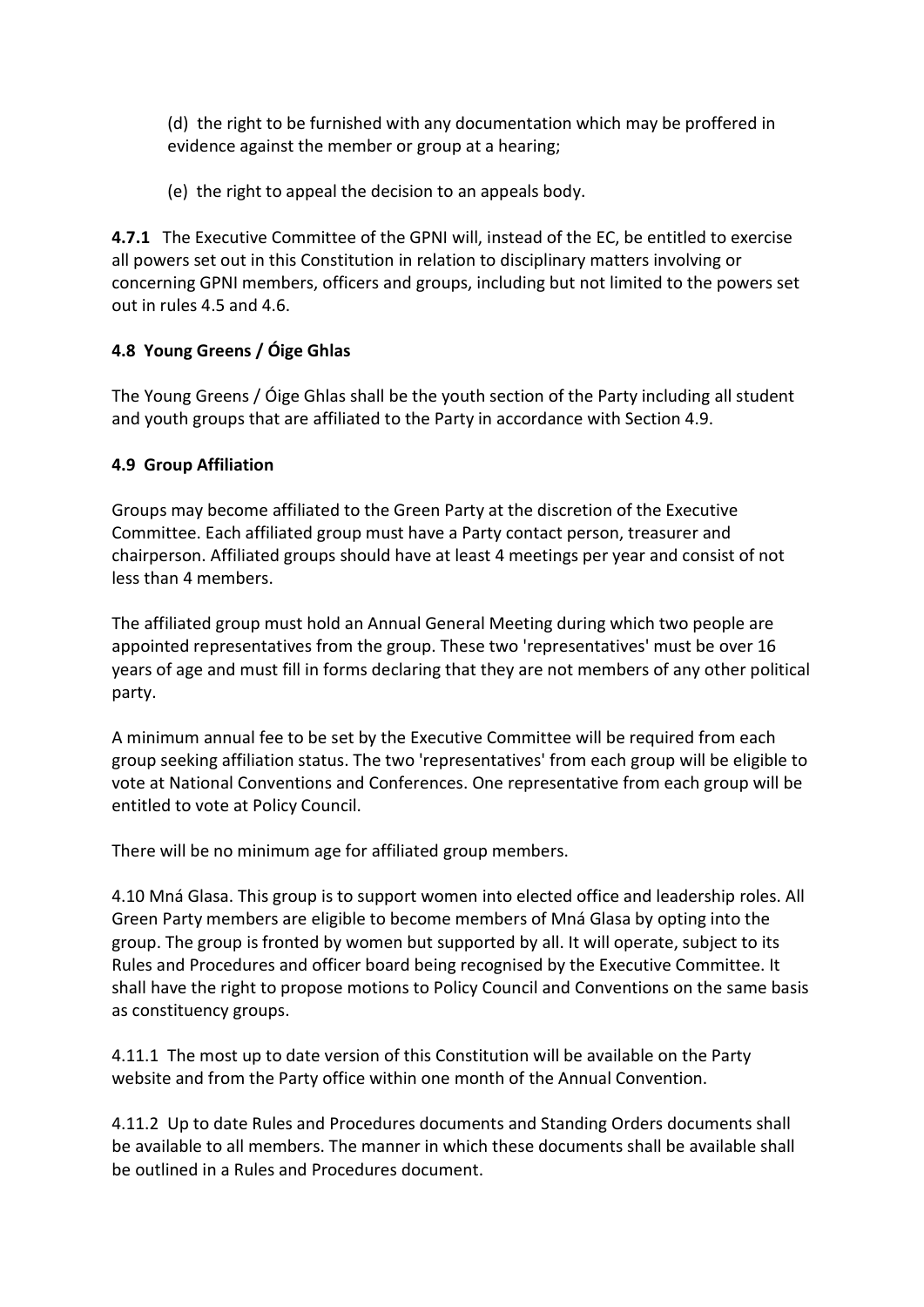4.11.3 The contact details of Party officers, elected representatives, spokespersons and policy groups shall be available to Party members, in a manner compatible with data protection legislation. The availability of these details will be outlined in a Rules and Procedures document.

#### 5. ORGANISATION

5.01 The Party shall consist of Individual Members, who shall where appropriate be organised into Constituency Groups, subdivided where appropriate into Local Groups.

The Executive Committee may organise Constituency Groups into Regional Groups to enhance the organisation and development of the Party in their region. The primary unit of organisation is the Constituency Group which shall correspond in area to one or more constituencies of Dáil Éireann or the UK Parliament.

5.02 The rules governing the relationships between the Party and Constituency Groups and associated Local Groups, Regional Groups and Specialist Groups shall be as laid down in this Constitution, supplemented by such rules as may be passed by National Convention or Policy Council.

5.03 The Party shall aim to achieve gender balance in all committees of the Party and in the selection of candidates for public office. Gender balance is understood to mean that not less than 40% and no more than 60% of committee members or candidates shall be of one gender.

5.04 The Executive Committee shall monitor gender balance. It shall submit to Convention or Policy Council proposals for Rules and Procedures which will achieve gender balance, and before elections to committees and selection conventions it shall suggest the nomination of candidates of a particular gender if appropriate. The Executive Committee shall be the final judge of whether adequate gender balance is being achieved, and of its own activities on gender balance, subject only to the amendment of its proposals by Convention or Policy Council.

5.05 All provisions limiting the length of time members may hold Party positions will be suspended. This suspension should be reviewed at each Annual Convention.

5.06 All bodies established under this Constitution may hold meetings partly or wholly by telephone or online communication. Failure to establish such communication, or breakdown after establishment, shall not invalidate the decisions of such meeting as long as a quorum remains.

#### 5.1 Constituency Groups

5.1.1 A Constituency Group must be recognised by the Executive Committee according to Rules and Procedures and in consultation with the relevant Regional Group where one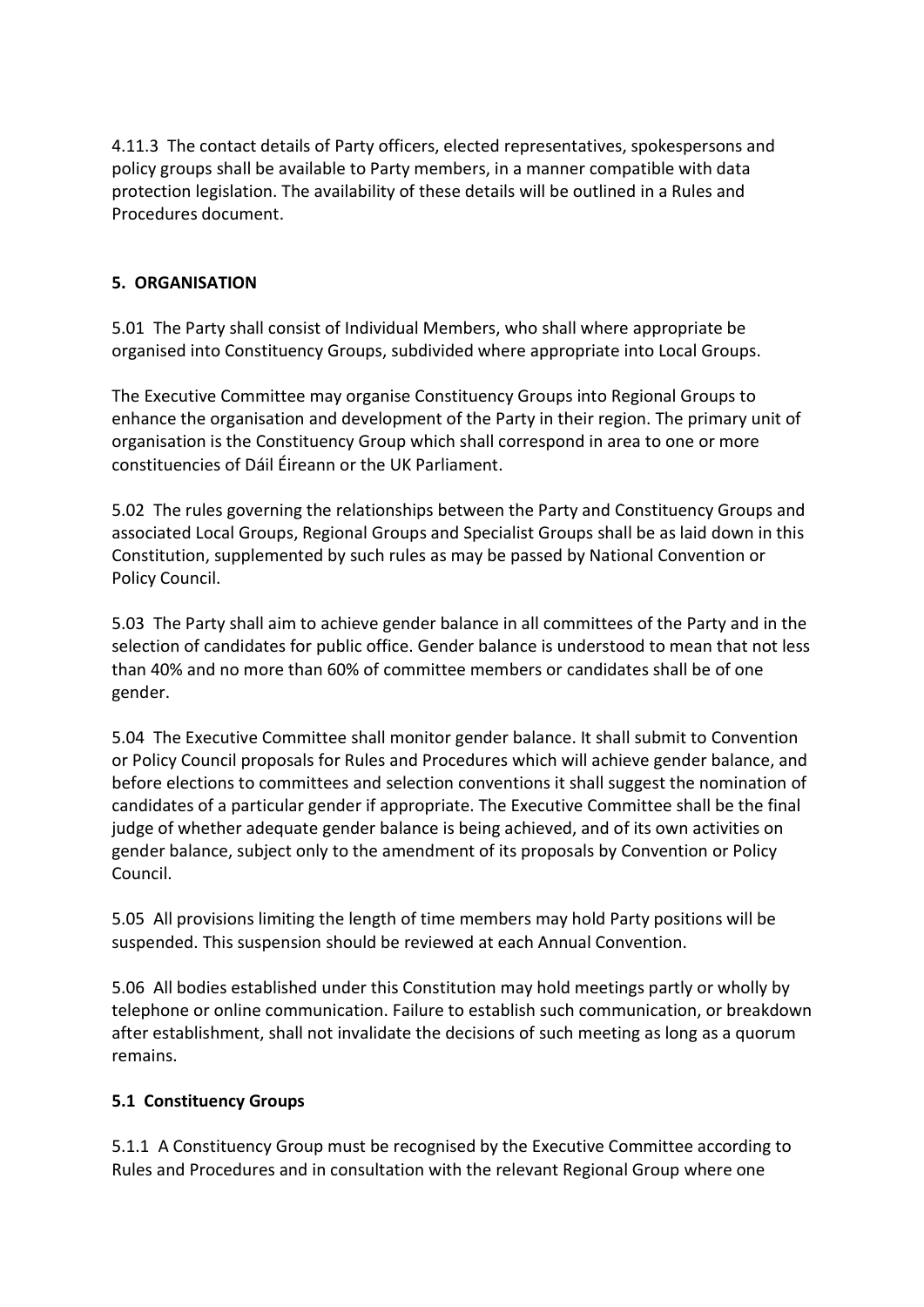exists. The minimum membership must be 5 paid-up members. A Constituency Group may amalgamate with one or more Constituency Groups in adjacent constituencies. The Executive Committee may amalgamate Constituency Groups for adjacent constituencies if it considers that this will lead to increased activity.

5.1.2 Members of the Party resident in a Constituency belong to the Constituency Group for that Constituency. Rules and Procedures shall provide for changes of address, redrawing of Constituency boundaries and exceptional cases. Where there is no Constituency Group, the member may choose to belong to an appropriate neighbouring Constituency Group or an appropriate Regional Group.

5.1.3 Where a Constituency Group already exists, Local Groups may be formed on a geographical basis subject to the approval of the Constituency Group. Where a Regional Group exists, and there are insufficient members in an area to form a Constituency Group, the Regional Group may authorise the creation of a Local Group. Such Local Groups shall consist of 5 or more members. Where there are Local Groups, the Constituency Group may be set up on a delegate basis, in accordance with Rules and Procedures.

5.1.4 The Executive Committee has the right to convene a meeting of any Constituency Group by notifying all members on the records maintained by the national Party. The Executive Committee of the GPNI will exercise such powers in connection with Constituency Groups forming part of GPNI.

# 5.2 Regional Groups

5.2.1 Regional Groups may be formed where there is a perceived regional focus for co ordinated activity, either by unanimous agreement of the Constituency Groups in a region or by decision of the Executive Committee.

5.2.2 The decision-making structure of a Regional Group shall be decided by a General Meeting of members in the region who have voting rights according to Section 4.4. It shall be subject to approval by the Policy Council except in the case of an organisation outside the Republic of Ireland recognised by the Executive Committee as having Regional Group status in the Party.

5.2.3 Each Regional Group shall have a Co-Ordinator for the purpose of communications.

# 5.3 Policy Council

5.3 There shall exist a Policy Council which shall meet at intervals between National Conventions. Policy Council shall consist of:

(a) The Party Leader;

(b) Two delegates from the Executive Committee;

(c) Not more than two delegates representing the Oireachtas Group;

(d) Not more than two delegates representing the Northern Ireland Assembly and Westminster Parliamentary Group;

(e) Not more than two delegates representing the European Parliament Group;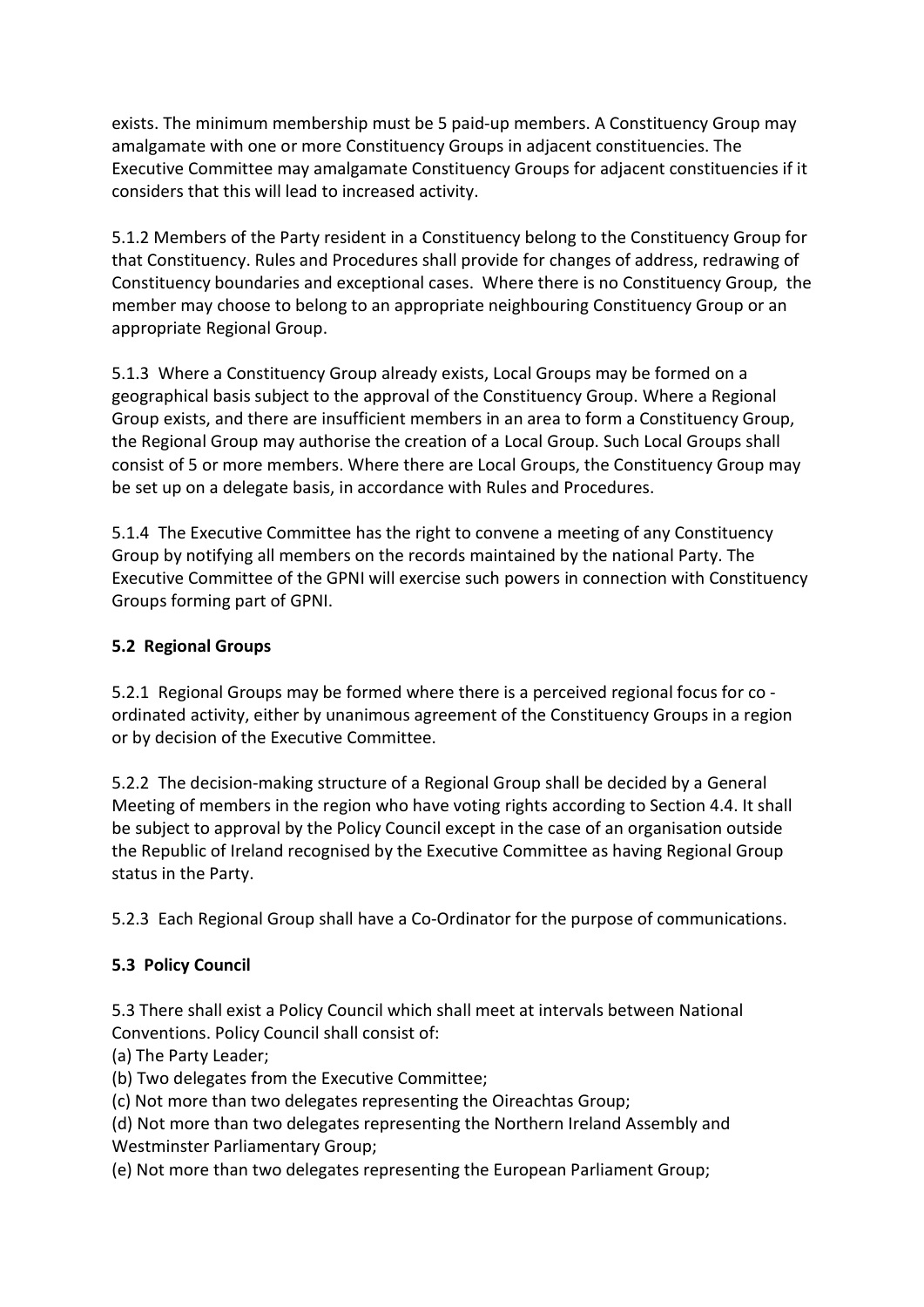- (f) Two delegates representing the Local Government Group;
- (g) One delegate per Constituency Group;
- (h) One delegate per Regional Group.

Each member of the Policy Council shall have one vote. The Policy Council shall elect its own Chair, Deputy Chair and Secretary, who each shall have no vote except if elected as delegates.

5.3.1 There shall be at least 3 Policy Council meetings between Annual Conventions, and the interval between them shall not exceed 3 months. The Executive Committee shall call the meetings of Policy Council, and may call an emergency meeting of the Policy Council on its own initiative or at the request of a minimum of three Constituency Groups.

5.3.2 The Secretary of Policy Council shall prepare the agenda of Policy Council meetings. The agenda shall include topics submitted in good time by Constituency Groups and other Party bodies, in accordance with Rules and Procedures. The Secretary shall have the power to negotiate the compounding of resolutions, in consultation with their proposers, and subject to the guidance of the Management Committee and the Rules and Procedures Sub-Committee.

5.3.3 The primary task of Policy Council shall be the development of policy, including policy content for manifestos, within general guidelines indicated by National Convention. Where there is conflict between policy as developed by Policy Council and policy contained within Convention guidelines, Policy Council policy shall prevail.

5.3.4 Constituency Group Delegates shall serve for not less than one year and not more than four years in any six-year period. One or more observers, without voting rights, may be selected by each Constituency Group or by each Regional Group prior to Policy Council meetings, taking into account the Policy Council agenda and the possible need for specialist knowledge.

5.3.5 Elections for the Delegates and Substitute Delegates to Policy Council and to Regional Group shall take place annually. Election of Delegates shall be in accordance with Rules and Procedures.

5.3.6 There shall be a Policy Steering Committee, comprised of the Chair, Deputy Chair and Secretary of Policy Council, the Party Leader, the Party Chairperson, and four members elected by Policy Council. The Local Government Group shall also be entitled to send an ex officio representative to these meetings. The quorum for a meeting of the policy steering committee shall be five. The role of the Policy Steering Committee shall be to co-ordinate and implement the work of Policy Council in between meetings and liaise with Policy Groups and Spokespersons to ensure that the policy production process is progressing.

5.3.7 In urgent situations falling between Policy Council meetings or National Convention, the Policy Steering Committee can take a decision on policy matters, where no current Party policy exists or Party policy is ambiguous. Such a decision will stand unless it is revoked by the subsequent Policy Council meeting or National Convention.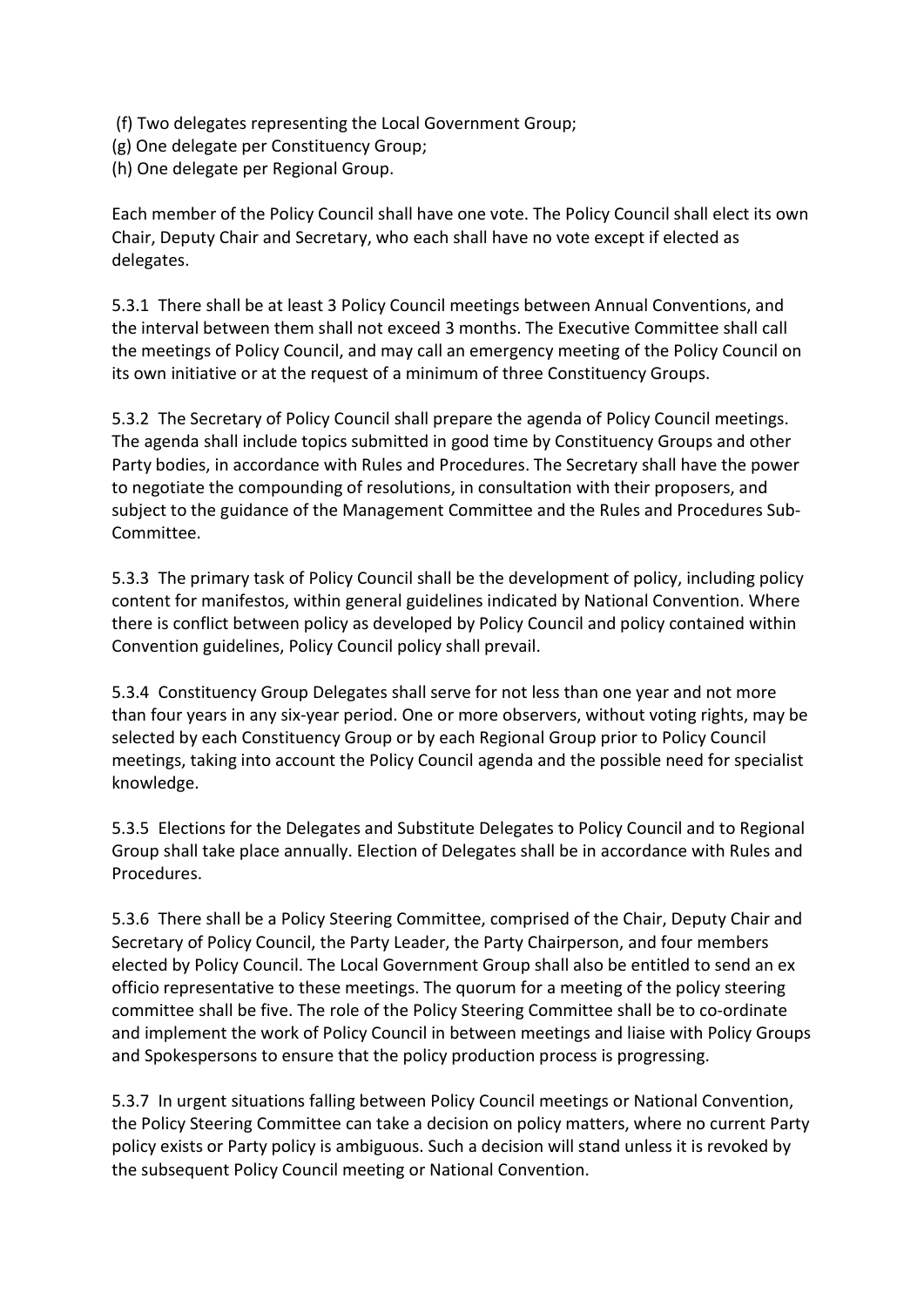5.3.8 The GPNI will be entitled to convene its own Policy Council, governed under the provisions of the GPNI Rules and Procedures.

## 5.4 Standing Committees

Standing Committees shall consist of two types: Policy Groups and Policy Implementation Committees.

5.4.1 Policy Groups may be set up on the initiative of the Policy Council or the Policy Steering Committee. The terms of reference and method of appointing a Convenor of a Policy Group shall be determined by the body which has established it. Policy Groups shall report to the Policy Council and the Policy Steering Committee, either as a routine or by special request. The procedures of Policy Groups shall be as defined from time to time by Rules and Procedures.

5.4.2 Policy Groups shall work with Elected Public Representatives and/or Spokespersons to devise policy in the appropriate areas. They shall act in support of Elected Public Representatives and/or Spokespersons when requested on appropriate occasions.

5.4.3 Elected Public Representatives at local, regional, national and European levels shall be the primary means of Policy Implementation. If there are more than one elected representatives at a specific level, that is, Local Government, Oireachtas or European Parliament, they shall constitute themselves as a Standing Committee.

5.4.4 Policy Implementation Committees may be set up from time to time, on the initiative of and subject to recognition by, the Executive Committee. Such Policy Implementation Committees shall report to the Executive Committee by sending a delegate who shall not have voting rights.

#### 5.5 Executive Committee Tasks

There shall exist an Executive Committee. The Executive Committee shall be responsible for ensuring the medium and long-term development and expansion of the Party. The tasks of the Executive Committee shall include the following:

 (a) To employ staff, who may include a General Secretary. The General Secretary shall supervise the other staff employed by the Executive Committee, shall be the chief executive of the Party, and shall report to the Executive Committee and Management Committee.

(b) To obtain information about the performance of functions or tasks entrusted by the Party to Party Standing Committees or to individual members, who shall attend by arrangement when relevant issues are on the agenda. The Executive Committee may provide guidelines to Party Standing Committees or individual members for the execution of these functions and tasks.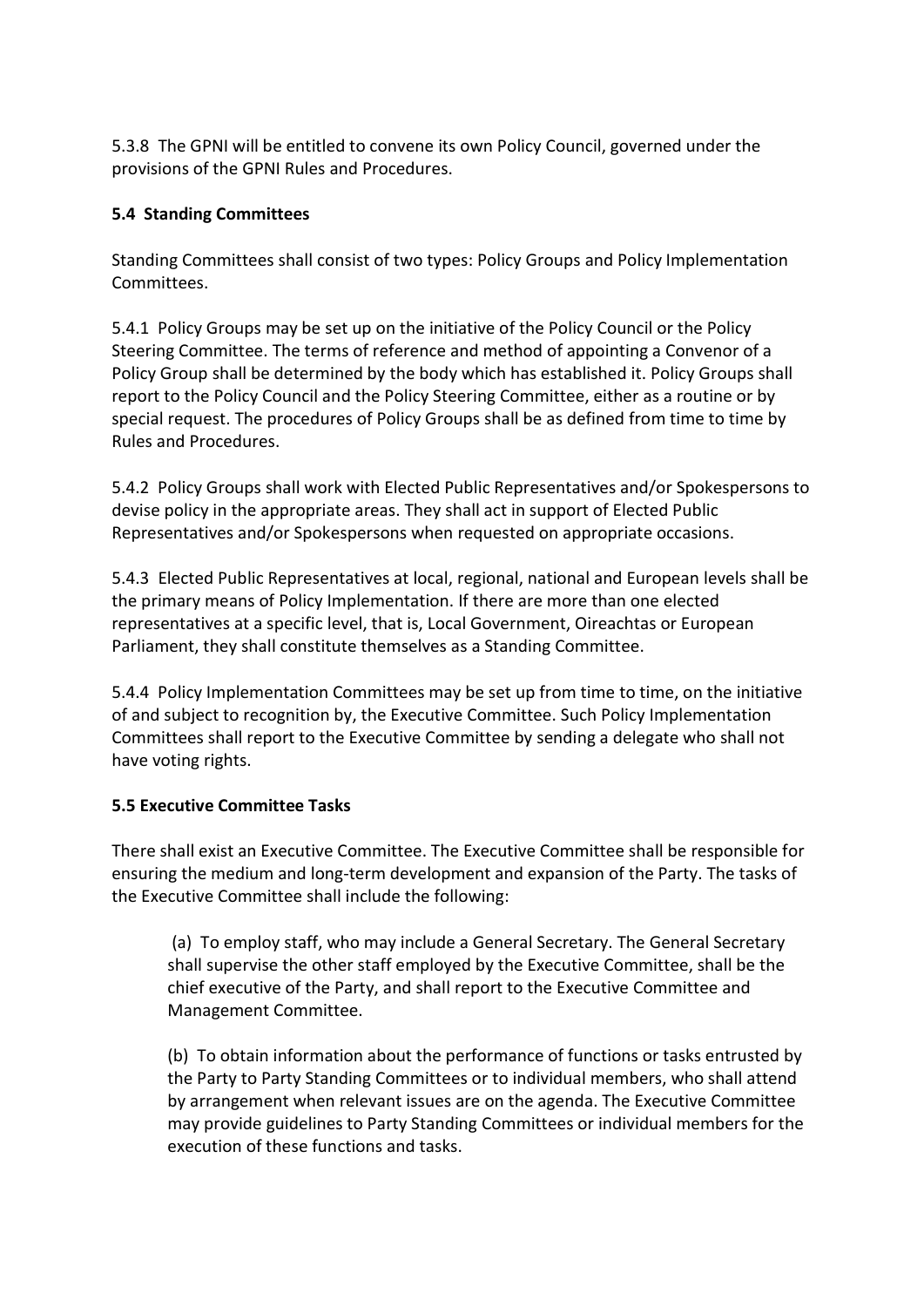(c) To formulate proposals for Policy Council to consider.

(d) The meetings of the Executive Committee shall be minuted and the minutes shall normally be accessible on demand to Regional Groups and to Constituency Groups. The Executive Committee may however decide that certain matters are confidential and refuse access to minutes. Any member aggrieved by such a decision may refer the matter to the Appeals Committee.

(e) The Executive Committee shall provide quarterly updates to Constituency Secretaries about its decisions and operations.

 (f) To prepare an Annual Budget before the start of each year for consideration and approval. To present independently audited annual accounts to the Annual Convention. This annual budgetary process must be set within the development context of section 5.5(a) above.

(g) To organise election campaigns.

 (h) There shall be a Management Committee comprising of the Party Leader, Deputy Party Leader, Co-Ordinator, Cathaoirleach and Chair of Policy Council. This Committee will include at least two elected representatives, one Dáil and one local. The quorum of any meeting of the Management Committee shall be three.

The Management Committee shall be accountable to the Executive Committee and shall act for the Executive Committee between EC meetings. The Management Committee shall meet weekly.

The Party Treasurer shall attend such meetings or provide advice if requested to do so by the Party Leader. Special Management Committee meetings can be called at any time by the Party Leader to discuss matters which require urgent attention.

(i) The Executive Committee shall appoint:

- a Rules and Procedures Sub-Committee
- a Convention Oversight Sub-Committee
- other sub-committees as it sees fit

and shall delegate such powers to sub-committees as it sees fit. Sub-committees shall continue to carry out their functions until abolished or reconstituted by the Executive Committee.

(j) The Executive Committee shall ensure that a Registry of its composition is maintained and made available to all members of the Green Party on the Green Party website. As a minimum, the Registry will contain the name of each member of the Executive Committee, the start and end dates of their term, the total years they have served on Executive Committee, the method by which they were appointed to Executive Committee, their current role on the Executive Committee, and any notes or minutes relevant to their appointment. Any changes in the composition of the EC will be updated on the Registry within 30 days.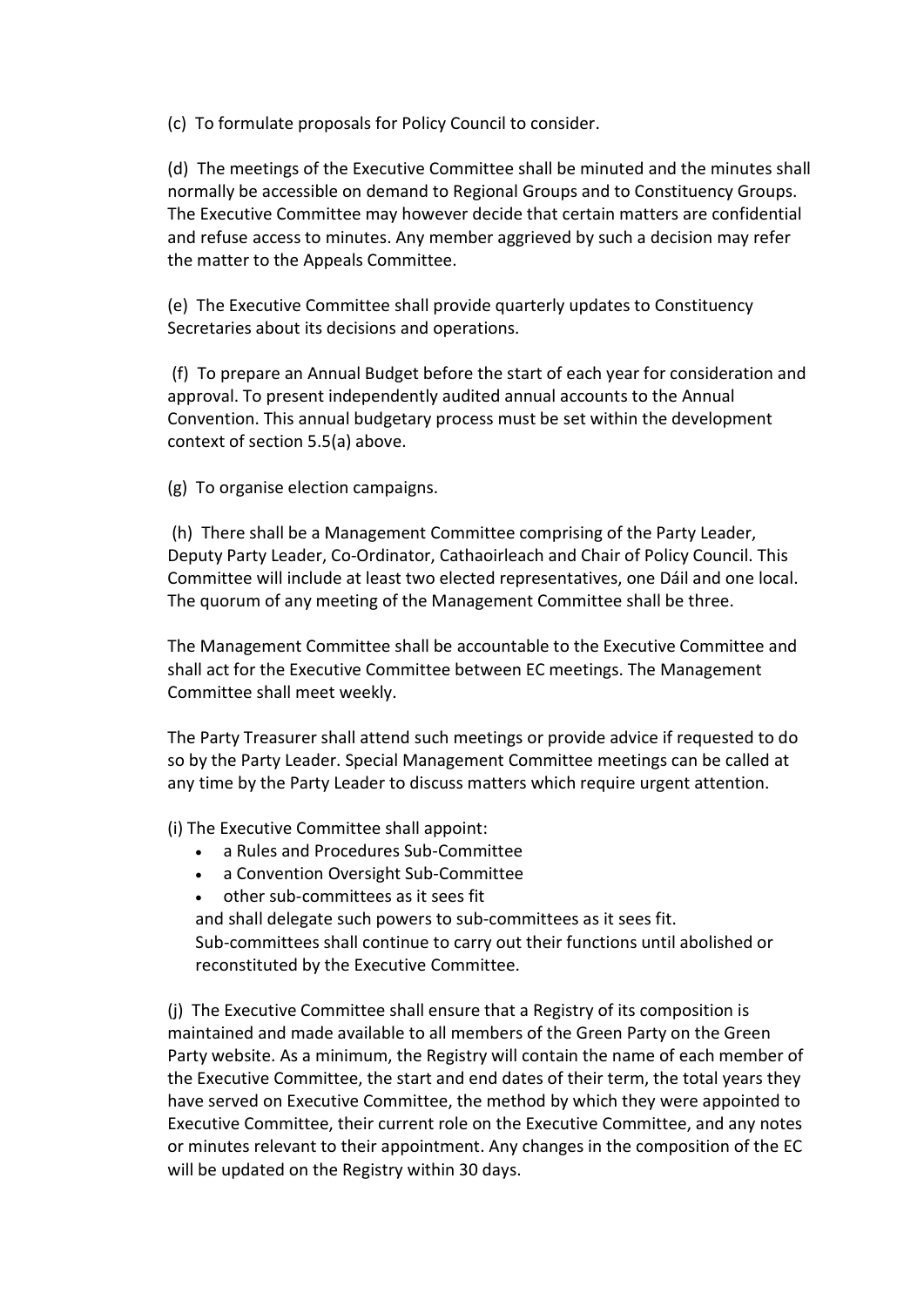#### 5.6 Executive Committee Composition

The Executive Committee shall comprise:

- (a) the Party Leader;
- (b) the Deputy Leader;
- (c) the Cathaoirleach;

(d) a representative selected in advance of each Annual Convention by the Young Greens / Óige Ghlas;

(e) a Treasurer, elected individually by Modified Borda Count at each Annual Convention;

(f) 5 other members elected by Modified Borda Count to serve for two-year long terms at each Annual Convention so that:

(i) there are 15 members;

(ii) of the 15 members there will be at least one member of the Parliamentary Party and not more than three;

(iii) of the 15 members there will be at least one local government representative;

(iv) The Returning Officer shall ensure that the counting of ballots for the election to the Executive committee takes place so that it is possible for any full member of the Party to observe the count in person or online;

(v) The Returning Officer shall ensure that candidates or their appointed agent be afforded an opportunity to scrutinise potentially spoilt or unclear ballots;

(vi) The Returning Officer is the final arbiter of all matters contained in this section 5.6 (f: (iii) and (iv)), but shall consider the rules for Dáil elections;

(vii) of the 10 members who have been elected at an Annual Convention there will be at least one member resident in each of the following areas:

- Dublin (City or County);
- the rest of Leinster;
- Munster;
- Connacht, Cavan, Donegal, Monaghan;
- Northern Ireland.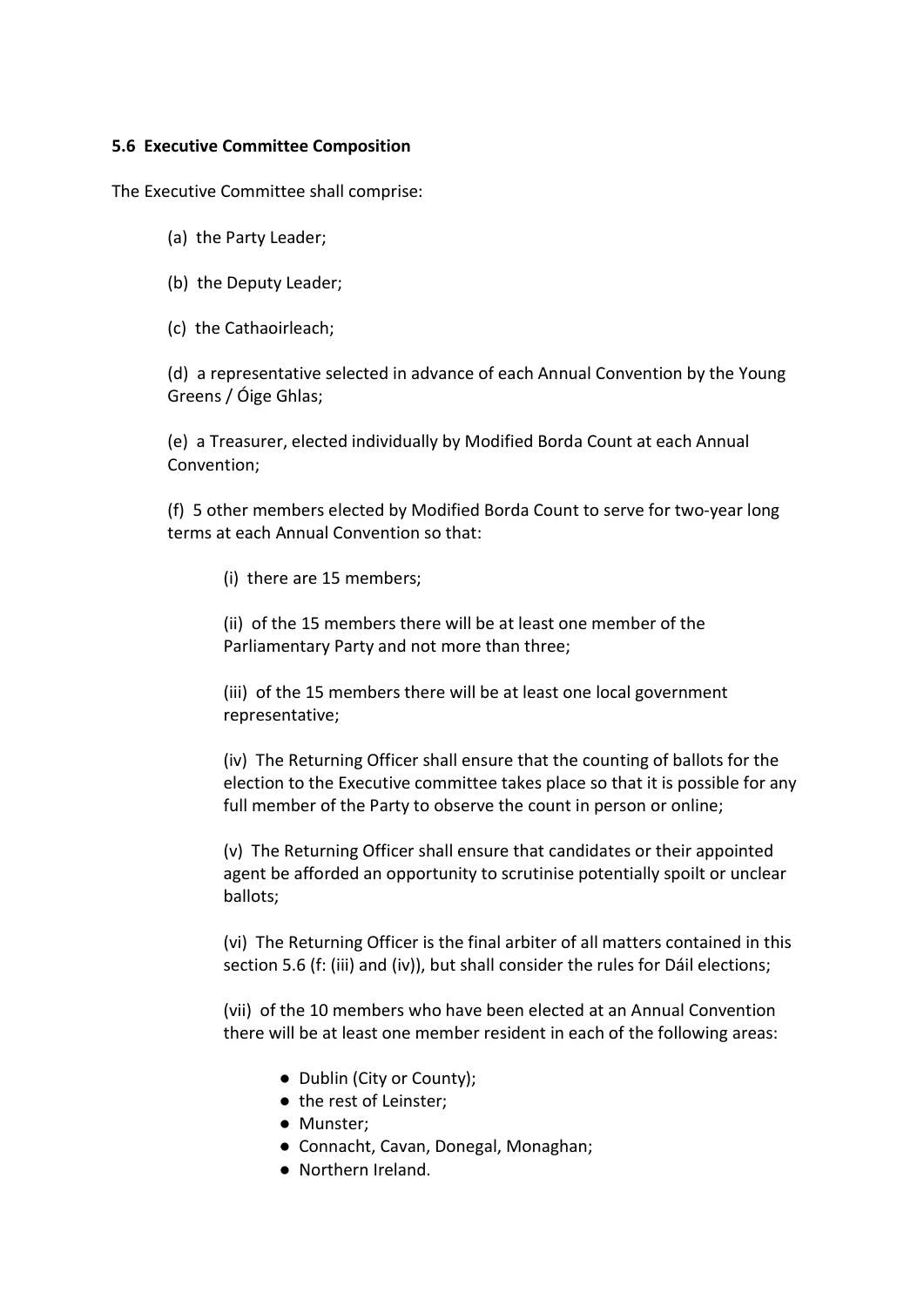If the above conditions and gender balance cannot both be satisfied by the candidates available, additional members will be selected to achieve gender balance. In this event the next highest ranking candidates of another gender in the Modified Borda Count will be elected. Failing this the Executive Committee will co-opt members to achieve gender balance.

Meetings shall be attended in a non-voting capacity by the Chair (or in their absence the Deputy Chair) of Policy Council.

5.6.1 No person may serve on the Executive Committee for a period of more than four years in any six year period. A person elected to the Executive Committee shall serve a twoyear term, unless obliged to resign due to compelling personal reasons. In the event of such resignation, they shall be replaced in accordance with Rules and Procedures.

5.6.2 The Executive Committee shall elect, from among its own members, in accordance with Rules and Procedures, a Co-Ordinator and Deputy, who shall act as the link between the Executive Committee and Party staff and shall summon meetings of the Executive Committee.

# 5.7 Party Leader

5.7.1 The Party Leader shall be elected by Modified Borda Count through a national ballot of members except where two candidates are nominated, in which case a simple majority vote will apply. The nomination and election procedure for Party Leader candidates shall be determined by the Executive Committee.

5.7.2. The Party Leader must be a member of the Green Party / Comhaontas Glas.

5.7.3 The duties and responsibilities of the Party Leader will be:

(a) To act as chief spokesperson of the Green Party / Comhaontas Glas

(b) To appoint and regulate a negotiation team, with the approval of the Executive Committee, in the event of discussions on possible political arrangements with other parties.

(c) To act as a focal point of inspiration and encouragement for Party members and supporters.

(d) To direct the functions of the Party staff in consultation with the Executive Committee or, where circumstances require, with the Co-Ordinator.

5.7.4 The term of office of the Party Leader shall normally be five years, with a recurring option for further five year terms. However, should a general election be called in the Republic of Ireland, a leadership election shall be called by the Executive Committee after polling day and no later than six months after the subsequent election of a Taoiseach. In the case of the Party Leader resigning without completing a term, an election shall be called by the Executive Committee and the result be announced when the ballot is completed; the term thus started shall last until after the next general election in the Republic of Ireland,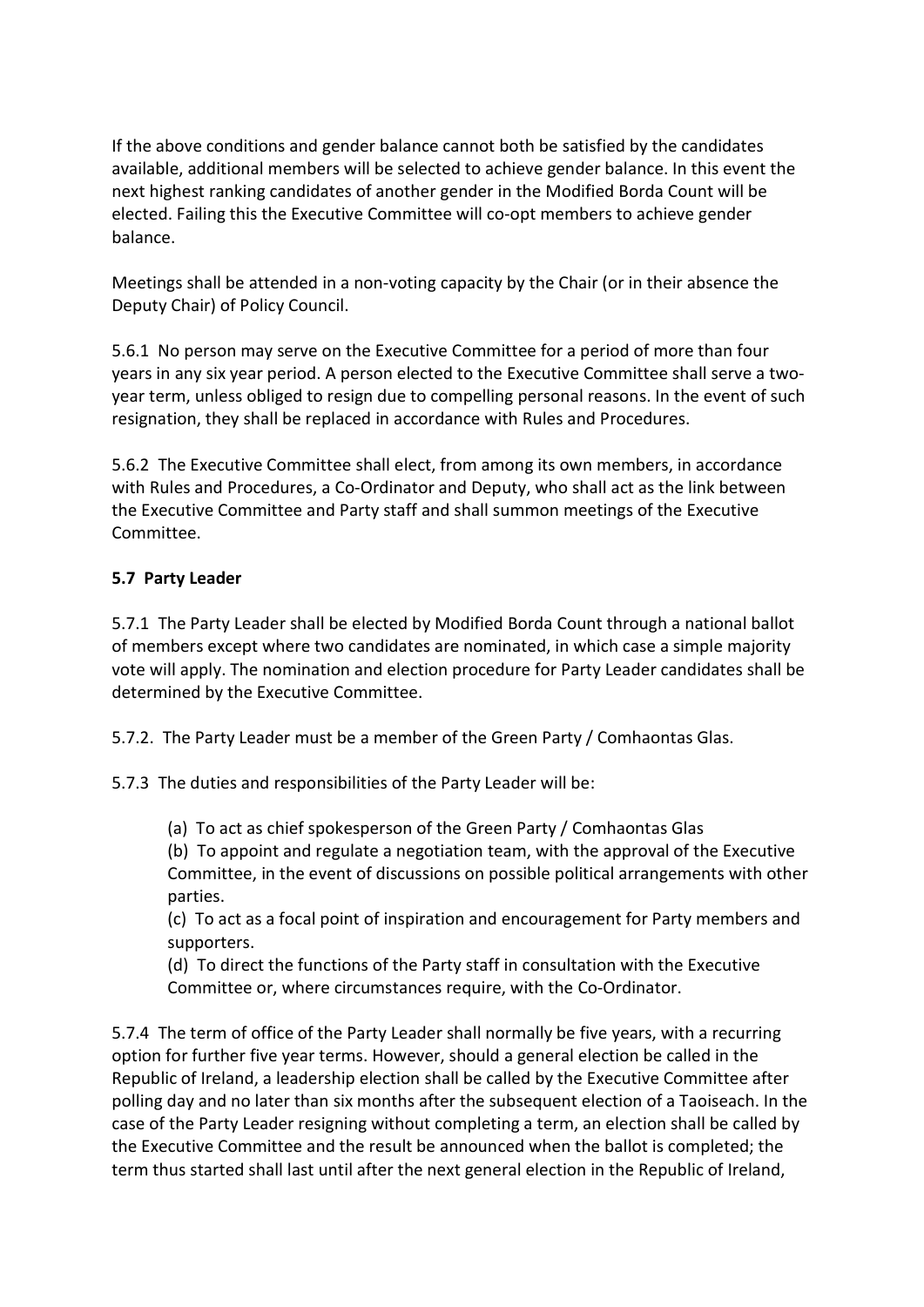when a leadership election must again take place after polling day and no later than six months after the subsequent election of a Taoiseach.

5.7.5 A Motion of Confidence or a Motion of No Confidence in the Party Leader can be proposed in a pre-submitted motion to the EC. Such a motion must be co-signed by the secretaries of at least 12 local constituency groups, or, separately a motion must be cosigned by at least half of the combined Green Party Oireachtas and local authority membership in the 32 counties. Passage of a motion of no-confidence or failure to win a motion of confidence will require the immediate resignation of the Party Leader.

5.7.6 A Deputy Leader shall be elected by National Convention after the election of the Party Leader is announced. The role of the Deputy Party Leader shall be to assist and deputise for the Party Leader.

#### 5.8 The Parliamentary Party

5.8.1 The Parliamentary Party shall normally comprise all Green Party / Comhaontas Glas members of the Oireachtas, the Northern Ireland Assembly, the UK Parliament and the European Parliament.

5.8.2 The Parliamentary Party may expel or suspend any of its members in accordance with Rules and Procedures and subject to the Party's appeals procedures.

5.8.3 Green Party members of each House of each parliament or assembly shall form their own Party Group. Where there are Green Party members of both houses of a parliament they shall also form a parliamentary Group. Each Group may adopt its own Rules and Procedures.

5.8.4. Following a General Election, the Party Group in the relevant House shall have the power to negotiate with other parties and to decide on all possible political arrangements with other parties, subject to ratification by a Special National Convention of any decision to participate in a government.

5.8.5. If the Party Leader is a member the Parliamentary Party, they shall be leader of the Parliamentary Party and the Party Group in the relevant House. All other positions in the Houses shall be decided by the relevant Party Group with the approval of the Executive Committee.

5.8.6. The Co-Ordinator and Deputy Co-Ordinator of the EC will have the right to attend meetings of the Parliamentary Party in a non-voting capacity.

#### 5.9 Appeals Committee

There shall exist an Appeals Committee.

5.9.1 The Appeals Committee shall consist of a panel of ten members who have been members for more than five years. To hear an appeal three members of the Appeals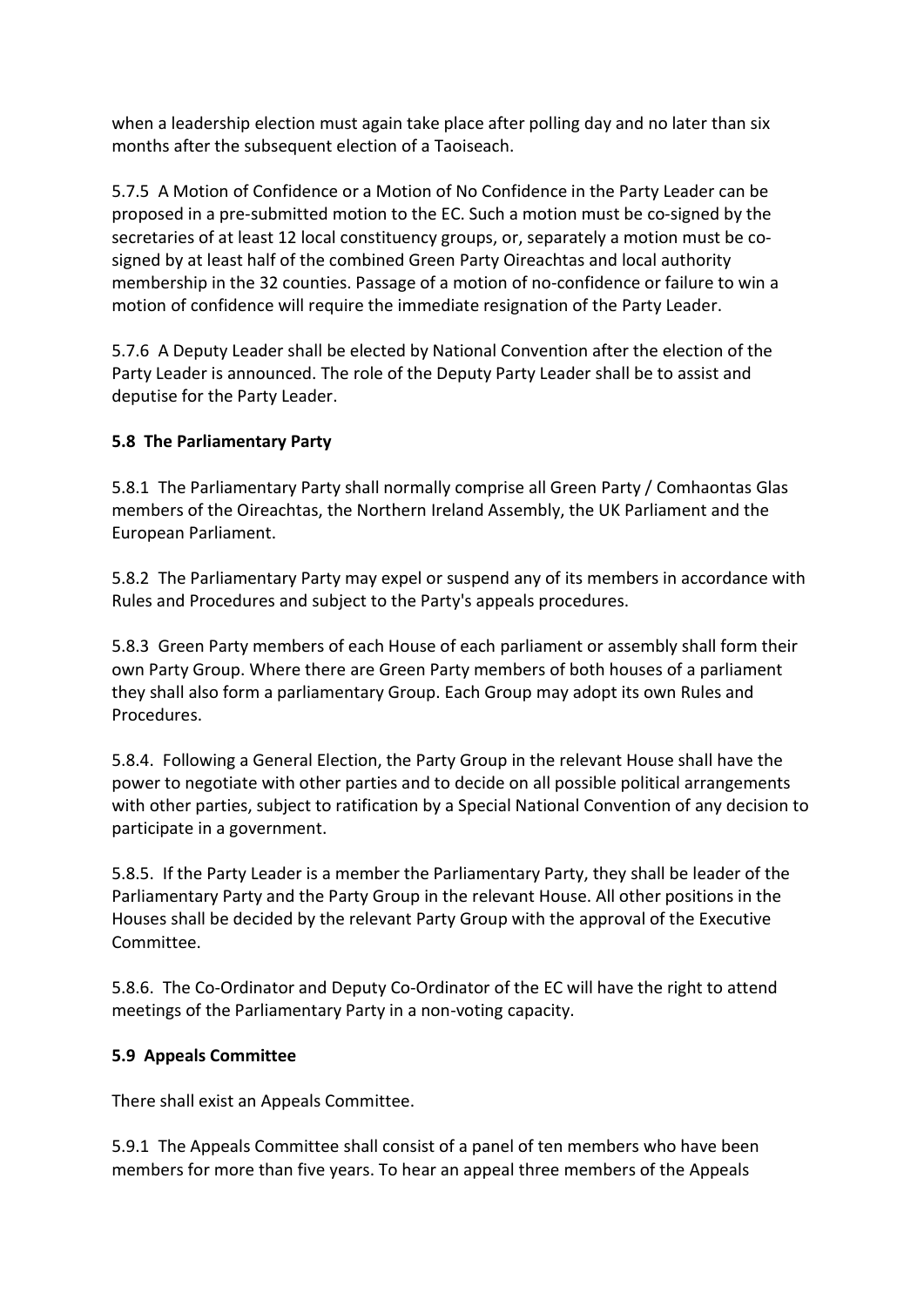Committee shall be drawn by lot to form an Appeals Tribunal. The members of an Appeals Tribunal shall have no direct organisational involvement in the decision appealed against, nor any other conflict of interest.

5.9.2 Appeals must be commenced within 4 months of the decision which is being appealed against.

5.9.3 An Appeals Tribunal may nominate one of their members to act as mediator, to explore the possibility of resolving the dispute without resort to the Appeals procedure.

5.9.4 When considering appeals, an Appeals Tribunal shall hear all relevant evidence and shall have power to lift or confirm the suspension of expulsion of a group or suspension or expulsion of a member, or deprivation of office of an officer. Its decisions shall be announced within seven days of being reached and shall be final.

5.9.5 An Appeals Tribunal shall hear cases relating to other issues as provided for in this Constitution.

# 5.10 Party Cathaoirleach

The Party Cathaoirleach shall be elected for a term of two years by Modified Borda Count through a national ballot of members, except where two candidates are nominated, in which case a simple majority will apply. The nomination and election procedure for Party Cathaoirleach candidates shall be determined by the Executive Committee.

The Party Cathaoirleach must be a member of the Green Party / Comhaontas Glas and may not be a serving Minister or Minister for State. In the event that an incumbent Cathaoirleach becomes a Minister or Minister of State, the EC will initiate the election of a new Cathaoirleach at its next meeting and the incumbent Cathaoirleach will remain in office only until the new Cathaoirleach is elected.

The duties and responsibilities of the Cathaoirleach shall be:

- (a) to chair meetings of the national convention;
- (b) to chair the meetings of the management committee;
- (c) to chair meetings relating to electoral and Party strategy.

#### 5.11 The Local Government Group

5.11.1 The Local Government Group shall normally comprise all Green Party / Comhaontas Glas Elected Members of the Local Authorities in the Republic of Ireland and Northern Ireland.

5.11.2 The Local Government Group shall act as a Standing Committee in accordance with section 5.4.3 of the Constitution.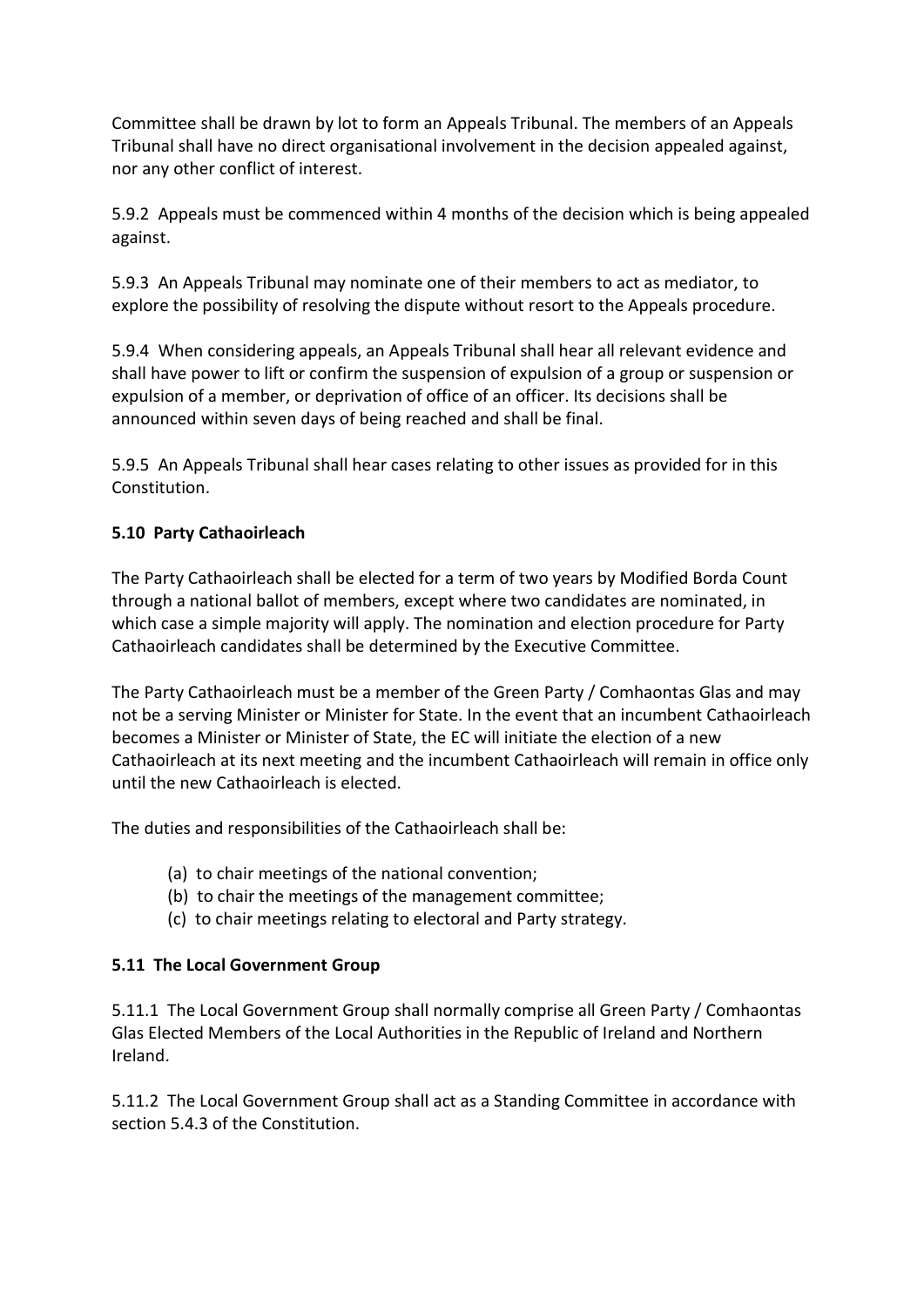5.11.3 Green Party members of each local authority shall form their own Party Group. Each Group may adopt its own Rules and Procedures.

5.11.4 Following a Local Election, the Party Group in the relevant Local Authority has the power to negotiate with other parties and to decide on all possible political arrangements with other parties.

#### 6. DECISION MAKING AND POLICY DEVELOPMENT

6.1 Decisions, whether at meetings or conventions, shall where possible be made by consensus.

6.1.1 In circumstances where, in the view of the chairperson, all reasonable efforts to achieve consensus have failed and the time available for debate is exhausted, the chairperson may put the matter to a vote. Upon the chairperson announcing a decision to do so, any member entitled to vote at the meeting may request that a procedural vote be taken to overturn the chairperson's decision; in which case the procedural vote will be held immediately without discussion.

6.1.2 Except where otherwise specified in this Constitution, where the choice to be made is a decision between two options, a vote shall require a two-thirds majority of those present and entitled to vote excluding abstentions.

6.1.3 If a vote is taken on a proposed amendment to a motion, the decision to accept or reject the amendment will require only a simple majority of those present and entitled to vote excluding abstentions.

6.1.4 If a vote is taken on a Motion of Confidence or a Motion of No Confidence, the decision to accept the motion will require only a simple majority of those present and entitled to vote excluding abstentions.

6.1.5 Where there are more than two options involved, a Modified Borda Count (that is, a multiple choice referendum) may be taken instead of a vote in accordance with Rules and Procedures.

6.2 Policy Groups may be set up according to the procedures under Article 5.4. A Policy Group shall have a Convenor whose initial task is to recruit the Policy Group in conjunction with the Spokesperson. The composition of the Policy Group shall be subject to acceptance by the Policy Council or the Policy Steering Committee. If necessary the Policy Group may contain sub- committee structures with named sub-Convenors. The Convenors shall work with the relevant Spokesperson in devising policy. The Convenor shall report to Policy Council from time to time when requested, or on their own initiative, and/or to Convention when appropriate.

6.3.1 Spokespersons shall be appointed by and accountable to the Executive Committee in consultation with the Party Leader. They shall represent the public face of the Party in their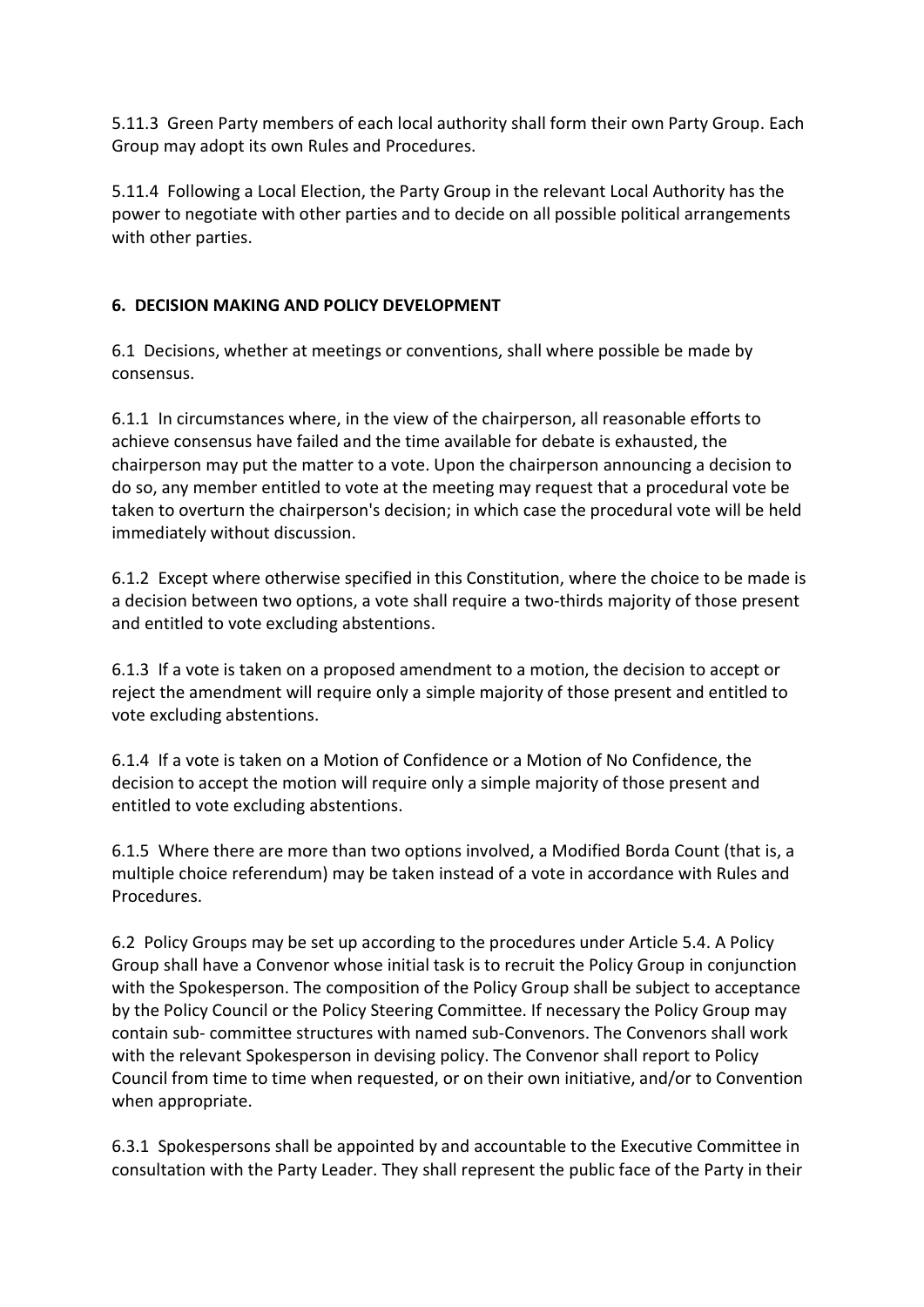relevant policy area. In exercising their policy role, Spokespersons are also accountable to the Policy Council.

6.3.2 Spokespersons shall work in conjunction with the Policy Group and Convenor in their relevant area to devise Party policy.

6.3.3 All members of the Parliamentary Party shall be appointed as spokespersons.

6.4 Policy position papers and accompanying action-oriented resolutions shall be circulated to all Constituency Groups, Regional Groups, the Party Leader and public representatives who shall have the right to propose written amendments to Policy Council or National Convention meetings at which the policy is to be considered, in accordance with Rules and Procedures.

6.5 A substantive resolution, with or without amendments, adopted by Policy Council or Convention, shall then become the policy of the Party.

6.6 Policies for specific Regional Groups, Constituency Groups and Local Groups shall be adopted by the Regional Group, Constituency Group or Local Group concerned, within the general policy constraints as defined by Convention and elaborated by Council.

6.7 The Executive Committee may delay the publication of an approved policy document in the short term if it feels that publication may be damaging to the Party. However, it cannot delay publication indefinitely or send it back to Policy Council for reconsideration once the document or the relevant elements of the document have been approved in accordance with the democratic processes of the Green Party.

# 7. NATIONAL CONVENTIONS

National Conventions shall be of two types: (a) Annual and (b) Special.

7.1 Annual Conventions shall take place at intervals of not less than 9 months and not more than 15 months and shall be called by the Executive Committee.

7.2 The Executive Committee shall call a Special National Convention if requested by five or more Constituency Groups or may call one on its own initiative.

7.3 At all Conventions, all paid-up members of the Party shall be entitled to attend, speak and vote, except as specified in section 7.4.

7.4 If the Executive Committee considers that the number of members of the Party has grown to such an extent that Conventions organised under section 7.3 are not practicable, the Policy Council shall adopt Rules and Procedures for Conventions to be held on a delegate basis, with Regional Groups and/or Constituency Groups and/or Local Groups being represented proportionally. The number of members for the purpose of establishing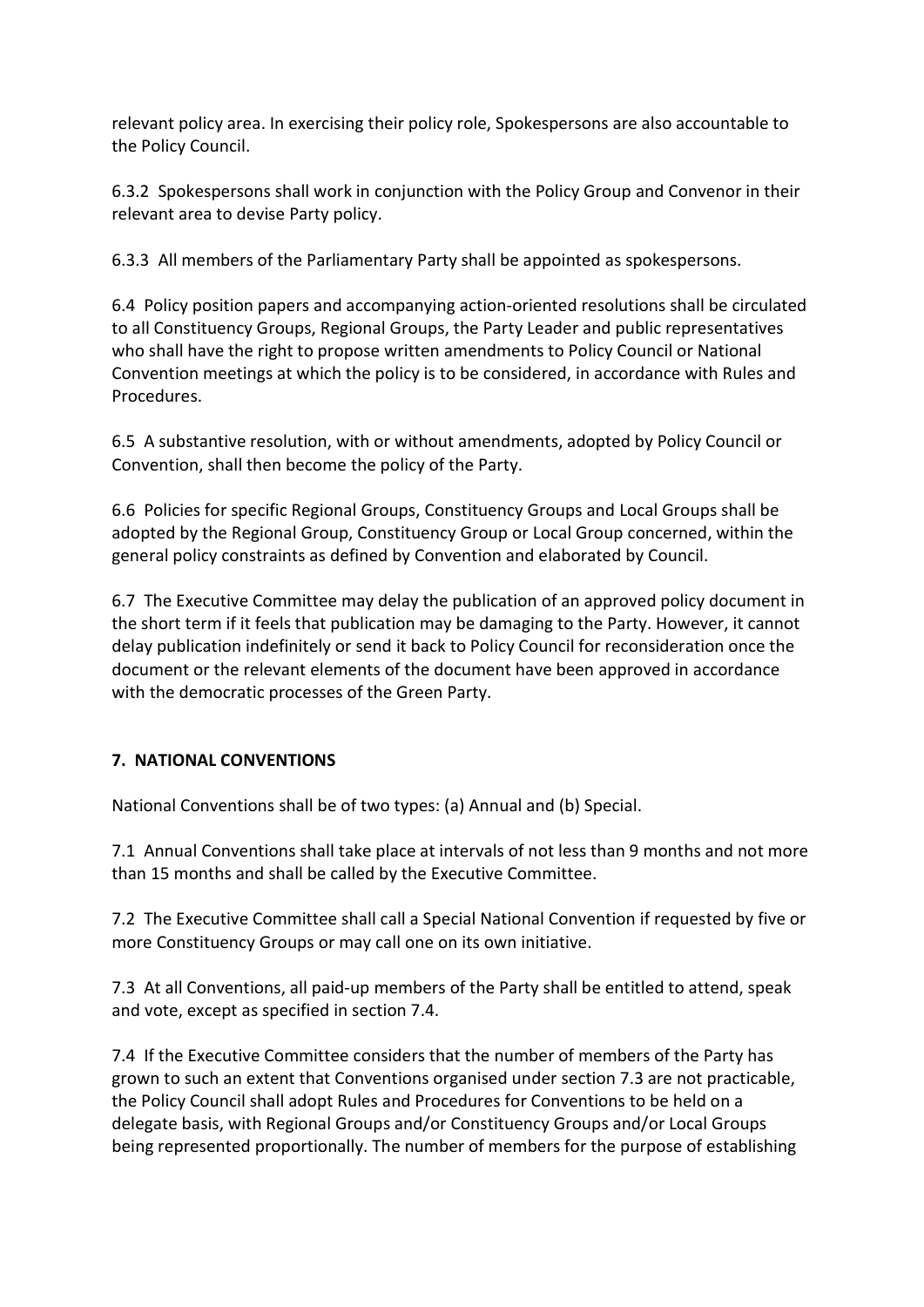the ratio of delegates shall exclude members in their probationary period. The decision of the Policy Council on the issue of proportionality shall be final and binding.

7.5 The Annual Convention shall take steps to make the members of the Party and general public aware of Party policies coming out of the Policy Groups, by means which shall include:

- (a) Presenting Green issues to the public;
- (b) Discussing and passing resolutions on matters of topical concern;
- (c) Enabling Party members to meet and interact with others in the Party;

(d) Hearing, discussing and accepting, or referring to Policy Council for elaboration, reports from the Executive Committee, from Policy Groups, Spokespersons and from the Parliamentary Groups and Local Government Group.

(e) Debating resolutions in context relating to the contents of the foregoing reports, as referenced in 7.5(d). These resolutions shall form part of the policy development procedure, for subsequent elaboration by Policy Council.

(f) Receive a presentation by the Treasurer on the audited financial statements of the Party. Also receive an update on the current year Annual Budget.

The Annual National Convention shall also:

(f) hear, discuss and accept, with or without amendments, an annual financial report and budget for the coming year;

(g) elect 3 trustees, an honorary treasurer and an auditor;

(h) elect members of the incoming Executive Committee;

(i) elect the Appeals Committee;

(j) revise this Constitution, according to the procedures in Section 10; (k) adopt Rules and Procedures;

(l) elect the Deputy Party Leader.

The Trustees, Honorary Treasurer, Auditor, Executive Committee, and Appeals Committee take up their positions at the conclusion of the Annual Convention and remain in office until the conclusion of the next Annual Convention.

7.6 Special Conventions shall consider only the issue or issues for which they were called, which shall be set out in documentation circulated in advance by the Executive Committee, subject to Rules and Procedures.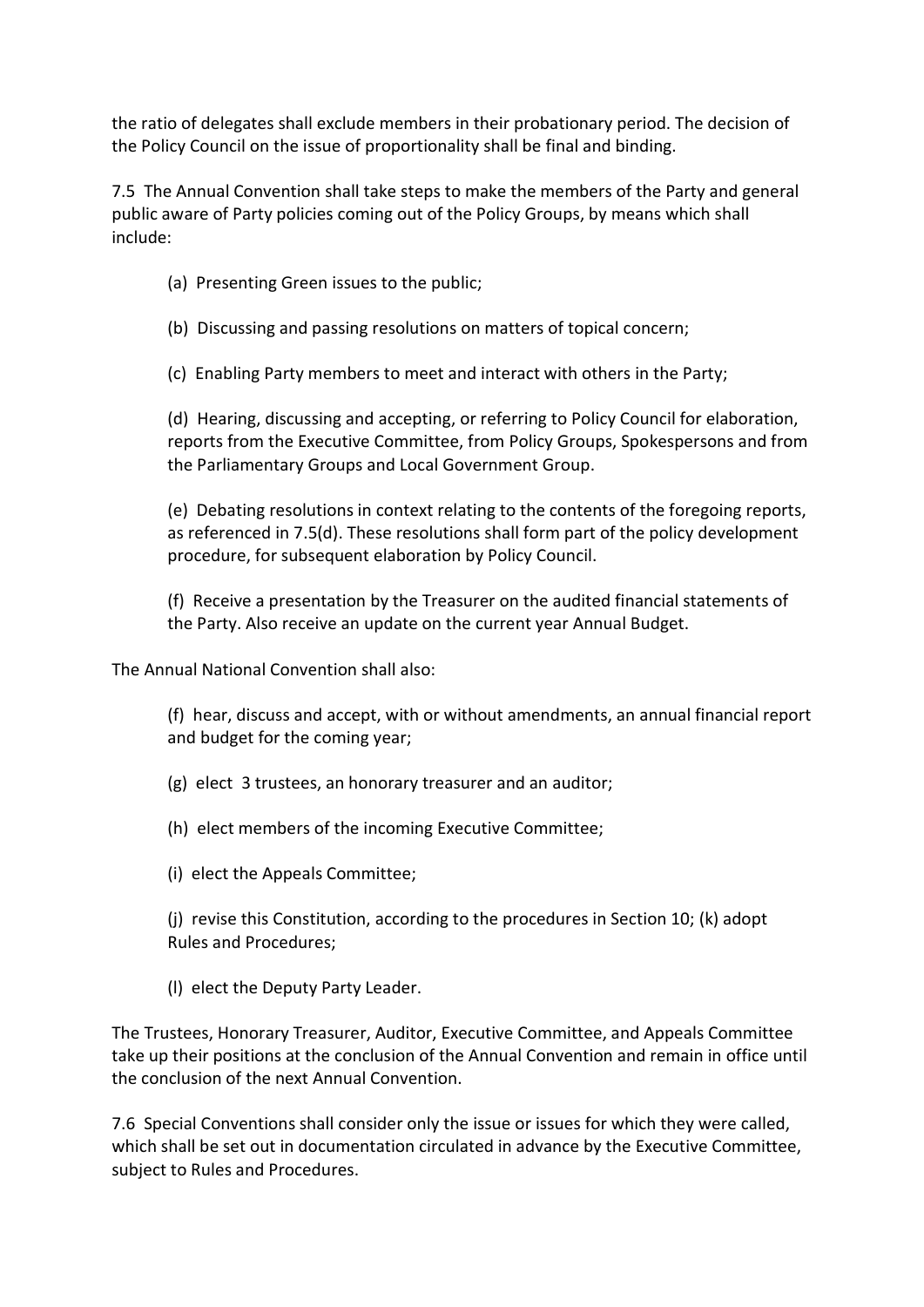7.7 Conventions shall be conducted according to Rules and Procedures.

## 8. FINANCE

Only the Party nationally shall have the right to use a bank account in the name of the Green Party / Comhaontas Glas. Other Party bank accounts shall always be named explicitly with the name of the Constituency, Regional or Standing Committee of the Party to which it belongs, including the words Green Party / Comhaontas Glas or Green Party in Northern Ireland as appropriate.

8.1 The primary funding sources shall be:

(a) Annual membership subscriptions paid by Members;

(b) Profits of fund-raising events organised internationally, nationally, regionally, at constituency level or locally;

- (c) Donations and bequests from individuals or Labour Unions;
- (d) Contributions from the salaries and expenses of elected representatives;
- (e) Such funding as may be available from state or EU finances;

(f) Organisations which serve a social, political or environmental ethos in line with existing Party policy.

8.2 (a) The proportional share of these sources to be allocated to national, regional, constituency and local activities shall be laid down annually as part of the Executive Committee's Party budget process.

(b) The state funding paid to the Parliamentary Party Leader under the terms of the Parliamentary Activities Allowance and including the Guidelines for Party Leaders, shall be allocated by the Executive Committee in consultation with the Party Leader.

8.3 Constituency, Local or Regional groups may receive donations from small or local businesses within their constituent area, providing that these donations adhere to auditing and ethical rulings by the Executive Committee.

8.4 The Executive Committee retains the authority to request and enforce the return of donations from corporate entities to Constituency, Local or Regional groups (excluding GPNI) where said donations are ruled to:

- directly conflict with the core ethos of the Party, or
- introduce undue conflicts of interest, or
- breach national donation regulations.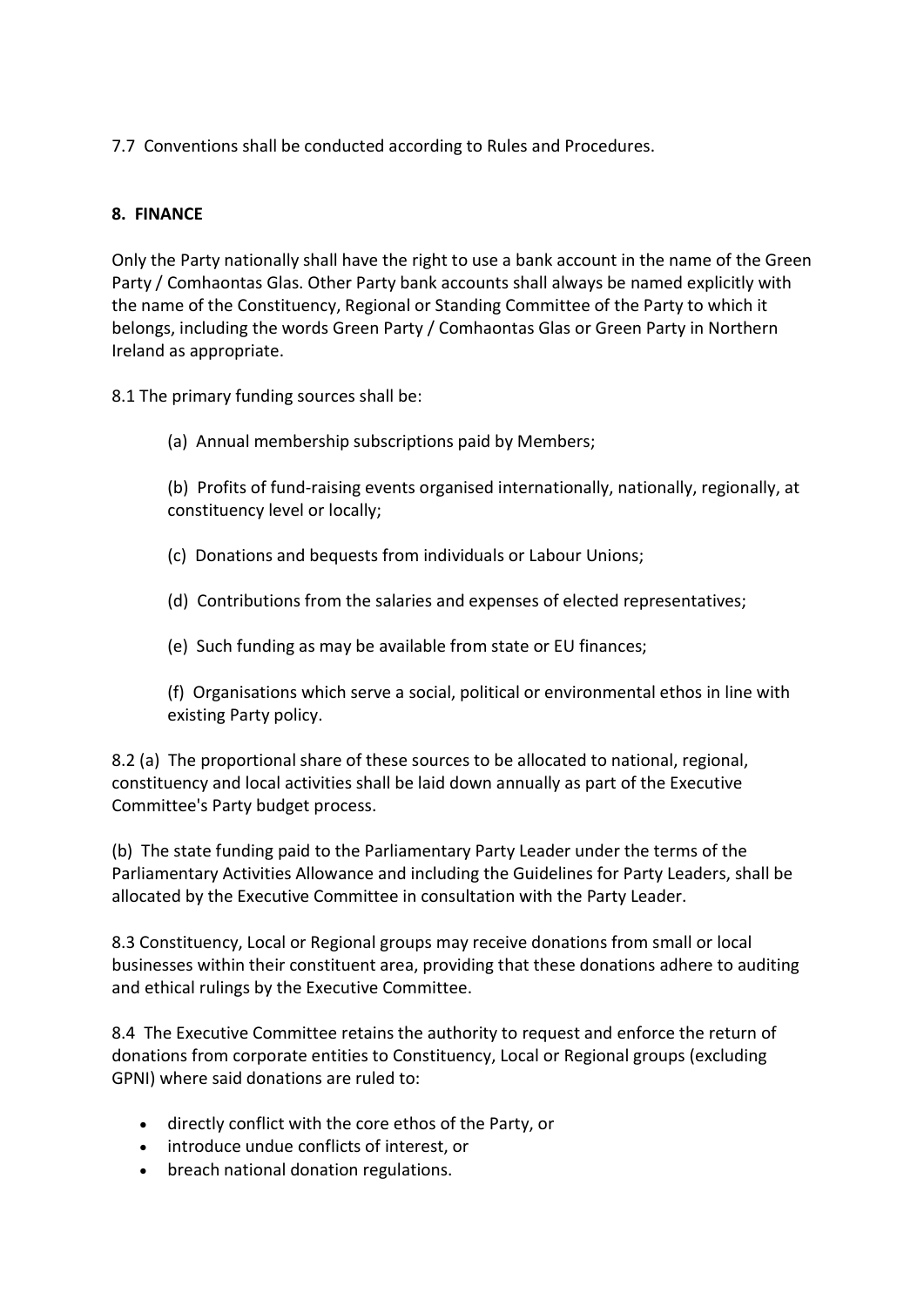8.5 The accounts of the Party (excluding GPNI) shall be audited annually by an Auditor or firm of Auditors chosen by the Annual Convention for that purpose, and presented to Convention in a Financial Report, which shall have been circulated in advance, according to Rules and Procedures.

#### 8.6 Trustees

(a) The National Convention shall elect three Trustees who shall take up office upon such conditions as to tenure as may be determined by the Executive Committee.

(b) The property and assets of the Party shall vest in the Trustees on their appointment for the period of such appointment and, in the application of such property and assets, the Trustees shall be subject to, and comply with, directions of the Executive Committee. In the event of the Trustees or any of them refusing to comply with such directions the Executive Committee shall be entitled to remove said trustees or any of them from the office of trustee of the Party.

(c) Where property is held by a Regional Group, Constituency Group or Local Group such property shall vest in Trustees appointed by the relevant group who shall be elected in accordance with the relevant group's rules and procedures and who shall hold such property on such terms and subject to such conditions as may be imposed by the relevant group or council.

8.7 National Trustees shall receive agendas and minutes of the Executive Committee, and may attend meetings where financial matters are on the agenda.

8.8 Regional and Constituency Trustees, where these exist, shall receive relevant agendas and minutes, and may attend relevant meetings where financial matters are discussed.

#### 9 PUBLIC REPRESENTATIVES

9.1 A Selection Meeting shall be called by the Local Group if it covers the entire electoral area concerned. If it does not, then it shall be called by the Constituency Group. If neither covers the entire electoral area concerned, it shall be called by the Executive Committee. The Executive Committee may call a Selection Convention if it considers that the Local Group or Constituency Group is unduly delaying doing so.

9.2 The procedure, timetable and basis of representation for the selection and de-selection of Party candidates shall be subject to Rules and Procedures.

9.3 Any Party member wishing to stand as a candidate for the Party in a constituency where there is no Constituency or Regional group of the Party must have been approved by resolution of Executive Committee, which may lay down such conditions as it sees fit.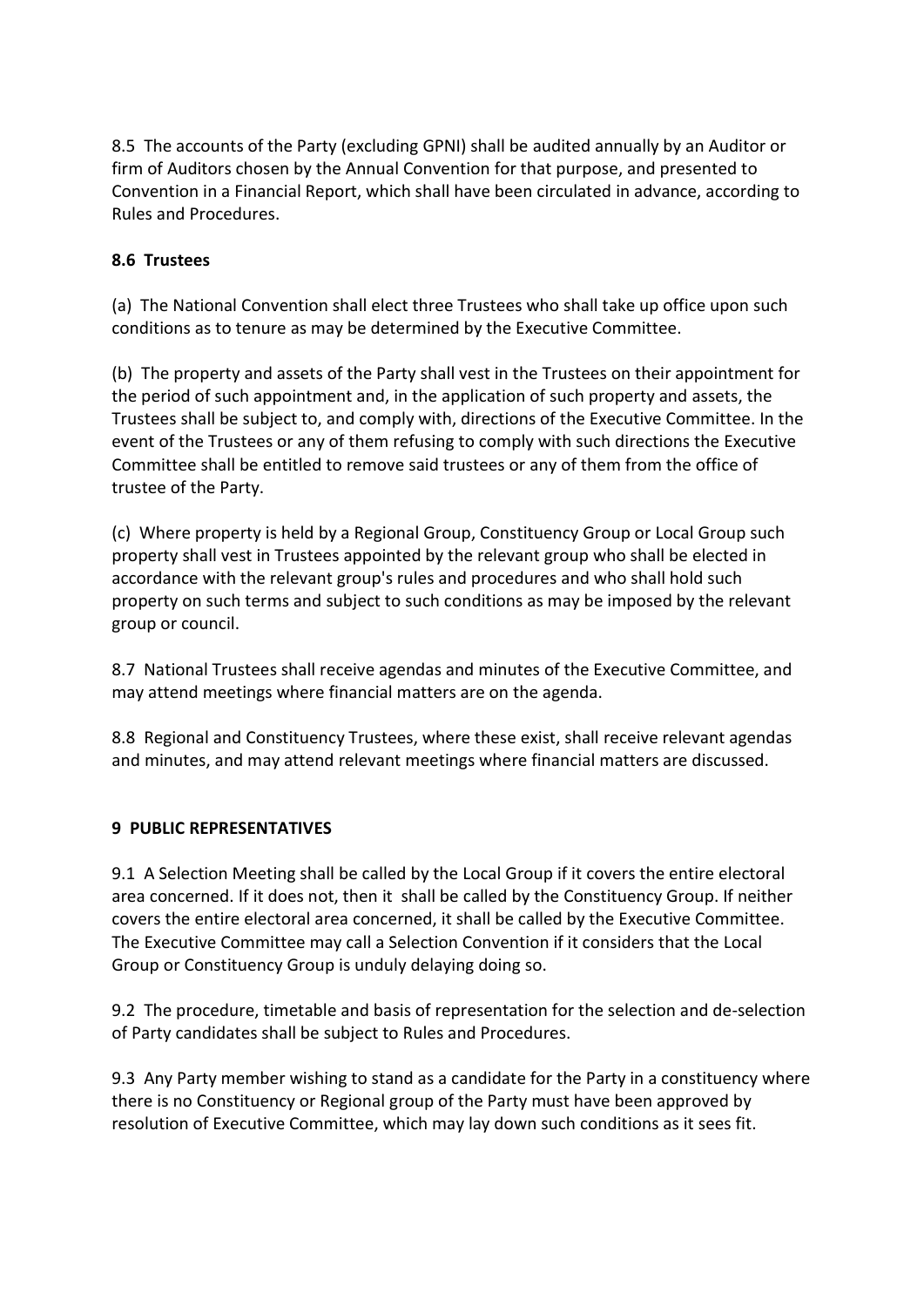9.4 The Executive Committee may add a candidate for acceptance at selection meetings, or reject a candidate supported locally. A candidate so rejected may have recourse to the Appeals Committee. The procedures of the Appeals Committee shall conform to the principles of natural justice and the decision of the Appeals Committee shall be final. Specific reasons in writing must be given by the Executive Committee to the Constituency Group(s) for rejection of a selected candidate.

9.5 Election candidates standing for the Party must be members of the Party not in their probationary period. An elected representative may go forward for selection for as many terms of office as they see fit.

9.6 Public Representatives if and when elected shall be accountable to the Party directly at Local, Constituency, Regional or National level whichever is appropriate to their electoral standing, through Standing Committee representation at Policy Council and National Convention, and at Executive Committee.

9.6.1 Public Representatives should where possible live in, work in, or have some other relevant connection with the Constituencies which they represent.

9.6.2 Public representatives shall accept briefings from Policy Group convenors and Spokespersons regarding Party policy, and shall make use of the latter in support of press conferences and other public events where relevant and feasible.

9.6.3 A public representative should demonstrate Green ideals by his/her style of life as well as by the spoken word.

9.6.4 In clear matters of conscience, an elected representative who is at variance with Party policy previously agreed upon shall be free, with the assent of the Executive Committee, to abstain on that issue. He/she shall be free to express his/her personal views while stressing the Party position.

9.6.5 In matters of strategy, such as agreements with other parties, elected representatives shall follow the decisions of the Executive Committee, except as covered by section 5.8.2.

9.6.6. Elected representatives shall be expected to adhere to all agreements reached, to attend votes as appropriate and to behave themselves in a manner becoming a Green Party elected representative. Failure to abide by Green Party procedures shall result in losing all Party privileges, for a specific period, this shall include de-selection as a Party Candidate for the next election. Such losses of privileges shall be dealt with as a suspension or deprivation of office in accordance with section 4.5.

9.6.7 A Green representative shall be required to remit whatever portion of their remuneration to Party funds as is decided beforehand by the Executive Committee. A Pledge shall be signed to this effect on adoption as candidate as approved by the Executive Committee.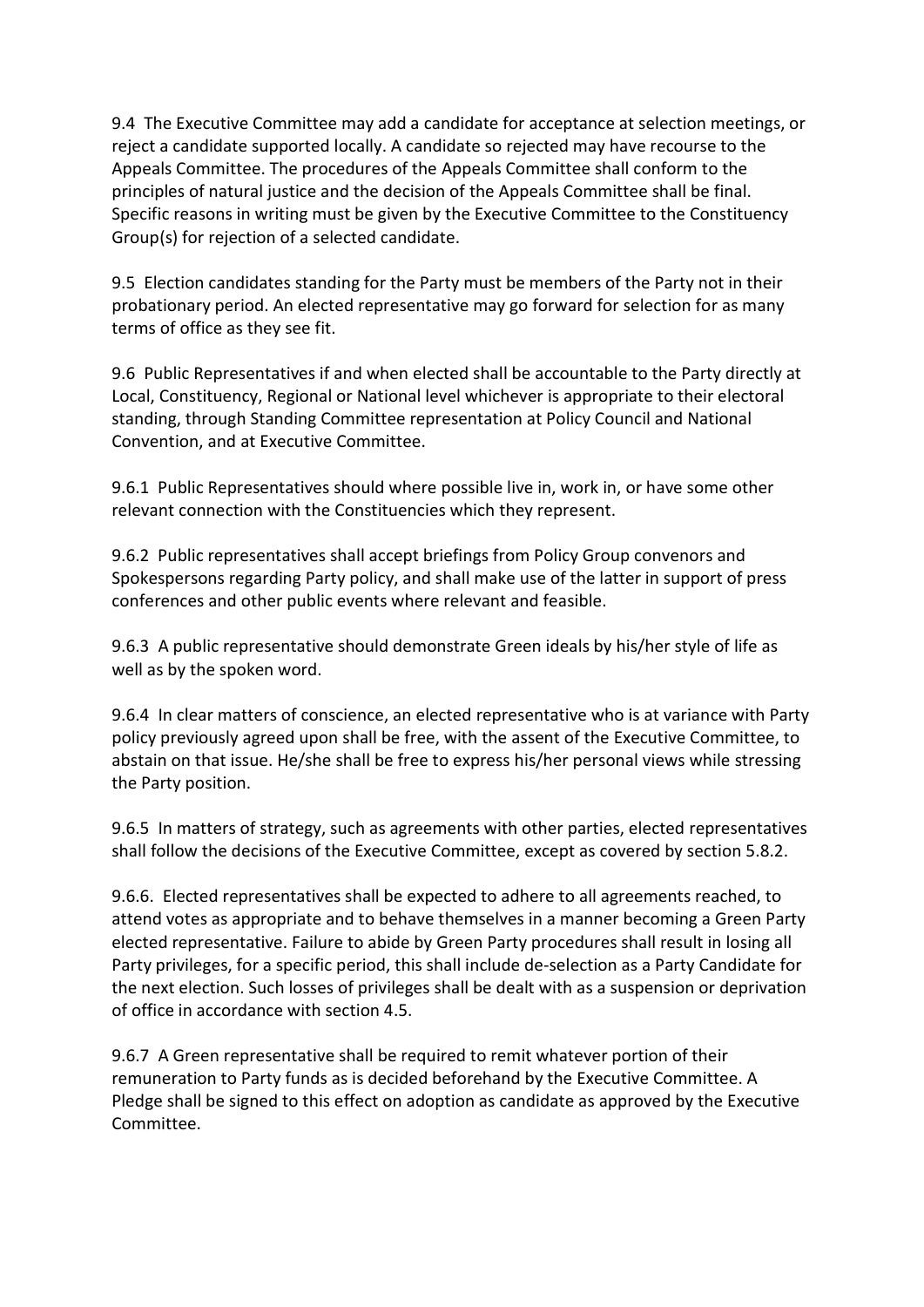9.6.8 A Green Party public representative or member of the Executive Committee shall not accept any money or benefits in kind, or retain any gifts, in connection with their political work.

#### 10 REVISION OF THE CONSTITUTION AND STANDING ORDERS

10.1 This Constitution shall be subject to amendment at National Conventions, by consensus or, in its absence, by two-thirds majority of delegates present and voting.

10.2 Convention Rules and Procedures must provide for proposed Constitutional amendments to be made available for consideration by all Constituency Groups, associated Local Groups where these exist, and Regional Groups, in advance.

10.3 All bodies within the Party may initially adopt their own Standing Orders, Rules and Procedures, keeping the Executive Committee informed. When specific Rules, Procedures or Standing Orders are adopted by Convention or Policy Council, they will become binding. Standing Orders, Rules and Procedures that have been previously in use shall remain in force under this Constitution to the extent that they are compatible with it, until explicitly revised. The Rules and Procedures referred to anywhere in this Constitution shall be the Rules and Procedures adopted by Convention or Policy Council and, to the extent that such Rules and Procedures are silent, the Rules and Procedures adopted by the appropriate body within the Party and, to the extent that these are silent also, the Rules and Procedures previously in use insofar as they are compatible with this Constitution.

10.4 Amendments to Standing Orders, Rules and Procedures may be introduced in the form of Convention or Policy Council resolutions.

10.5 The Executive Committee shall interpret the terms of this Constitution, all Standing Orders and Rules and Procedures in operation within the Party, and any interpretation given by the Executive Committee shall be final and binding on the membership of the Party unless and until same is overruled by Policy Council or National Convention. In this context Policy Council or National Convention, if properly requested to do so under Standing Orders and/or Rules and Procedures adopted for the conduct of Policy Council or National Convention meetings, may overrule any interpretation given by the Executive Committee and thenceforth the interpretation given by Policy Council or National Convention shall prevail; provided always that nothing in this clause shall invalidate or be deemed to invalidate the interpretation of the Constitution, Standing Orders or Rules and Procedures given by the Executive Committee or any action taken by any member of the Party in compliance with that interpretation up to the time of the overruling decision of Policy Council or National Convention.

#### 11 OPERATIVE DATE

This Constitution shall come into full force and effect on 30 August 1997 (hereinafter called the 'Operative Date') at the conclusion of the proceedings of the Convention at which it is